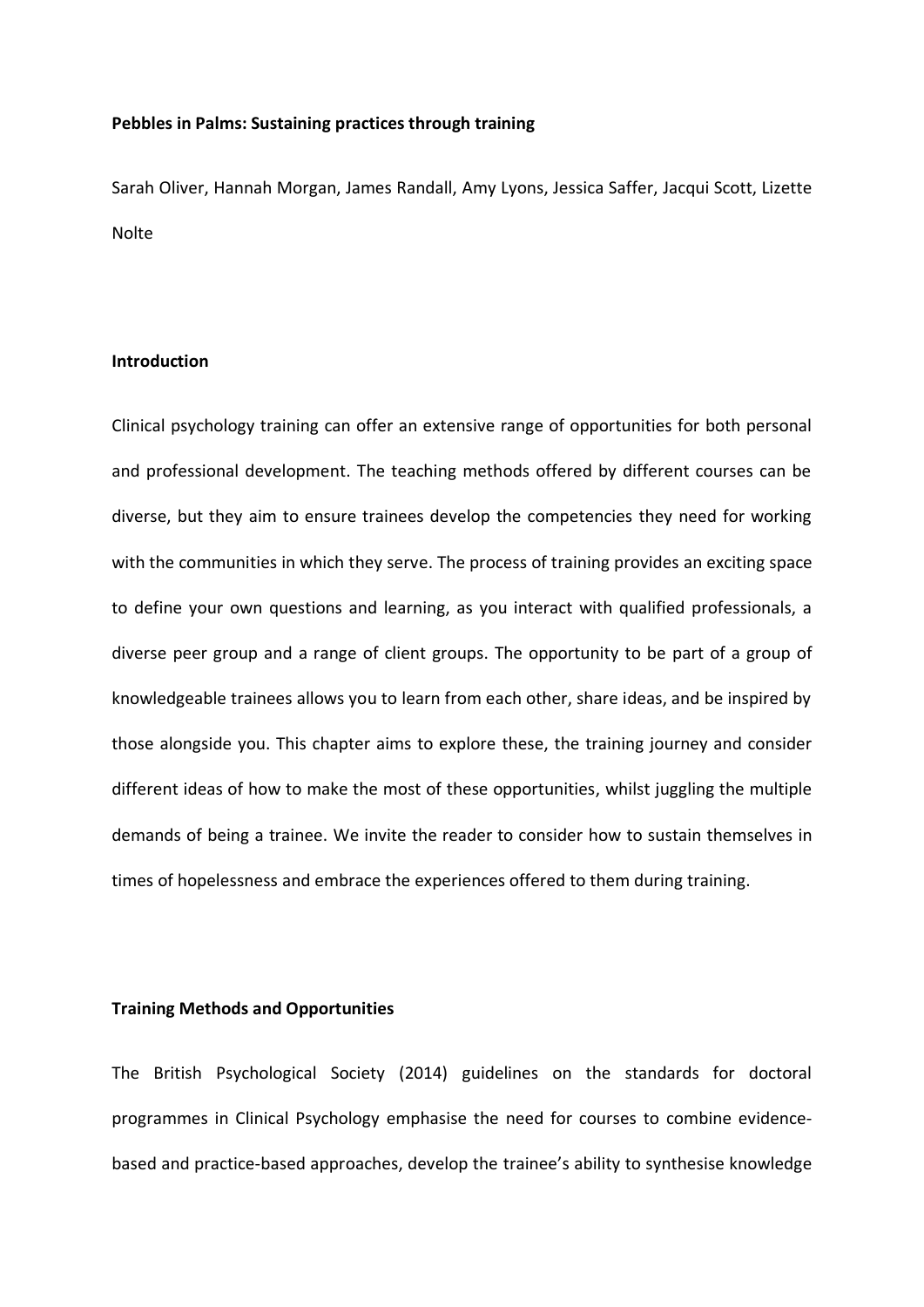and experiences and apply these critically and creatively. Furthermore, they highlight the importance of reflective practise through supervision, co-working and collaboration with service users; and in doing so they emphasise the importance of having an awareness of diversity issues. There is some variation in the teaching methods that are adopted in different training programmes, although all courses expect trainees to juggle the demands of academic, research and clinical skills; whilst going on a challenging journey of personal and professional reflection and development.

## **Identifying and overcoming the challenges of training**

Despite training offering a unique and enriching experience, it is not without its challenges and many trainee clinical psychologists express high levels of stress (Hannigan, Edwards, & Burnard, 2004). Our experiences of training can parallel some of the processes within our therapeutic work, as we move between three different domains: personal domain, domain of production, domain of reflection (Lang, Little, & Cronen, 1990). The *personal domain* requires us to consider the personal challenges and experiences that we become aware of. The *domain of production* requires us to take action, through completing assignments, or thinking about a treatment plan for an individual. The *domain of reflection* requires us to question our assumptions and relationship with different diversity factors and relationship with different theories and knowledges. As we experience some of the demands of training, we develop the skills and resilience to cope with the challenging field that we have chosen. Here, we will explore some of the more challenging aspects of training that have been reported in the literature. We will invite you to explore your own relationship to some of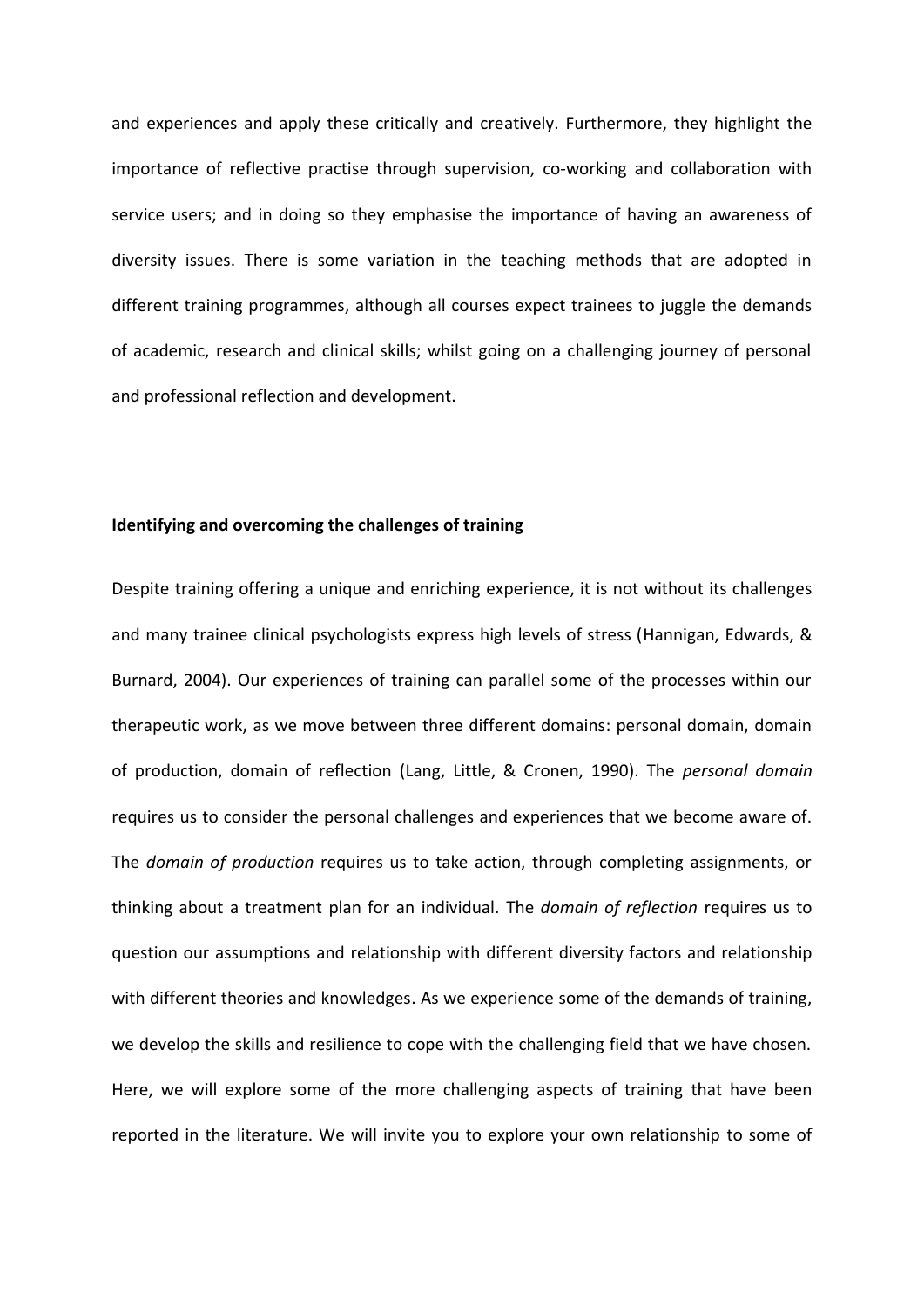these challenges, and ways in which you can ensure that you take steps to sustain yourself through the process and find the support from those around you.

## **Managing the practical pressures of training**

The academic component of the course can involve an element of didactic teaching, experiential learning (e.g. role plays), peer-assisted learning (Nel, Canade, Kelly, & Thomson, 2014), reflective practise groups (Lyons, Mason, Nutt, & Keville, 2019), and problem-based learning (a group learning exercise which encourages members to share and discuss material related to a "problem", whilst reflect on their individual and group process; Stedmon, Wood, Curle, & Haslam, 2006; Nel et al., 2008; Keville et al., 2009). Trainees are examined using a variety on methods including examinations, presentations, debates and written assignments, including clinical practice reports, reflective accounts and literature reviews. These learning methods ensure trainees receive robust and holistic training that allows them to meet their core competencies. However, the workload can lead to an increase in stress in trainees (Hannigan et al., 2004) and it has been reported that it is hard to strive for a healthy work life balance on training due to the academic and clinical demands of the course (Pakenham & Stafford-Brown, 2012).

In addition to the workload, the process of adapting to life as a trainee psychologist can lead to a sense of discomfort. It is not uncommon for many to report feeling in competition with their peers, after having faced a challenging journey to secure a place on the course inviting a tendency for trainees to compare themselves to others. Trainees can find themselves in unfamiliar territory, and feel as though others know more than them, leading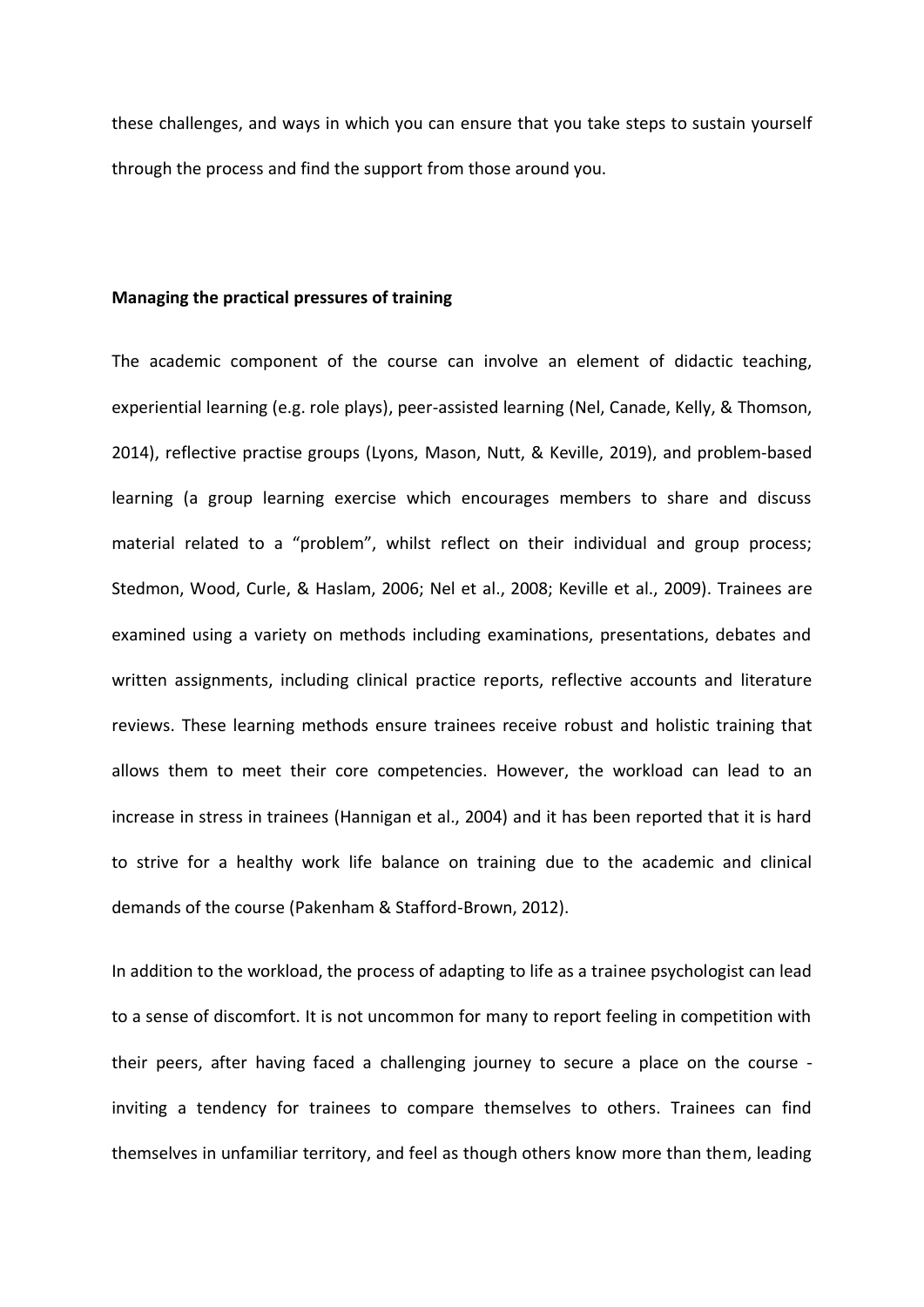to an uncomfortable feeling of being deskilled (Kumary & Baker, 2008; McElhinney, 2008) battling with 'imposter syndrome' (Clance & Imes, 1978). However, it is important to acknowledge that each other trainee has had their own individual journey, and therefore has a unique contribution to the group.

Trainees consistently emphasize the active component of learning and report benefits from having a chance to practise their skills, and observe others doing so (Nel, Pezzolesi, & Stott, 2012). However, these experiences can sometimes feel quite exposing and lead to feelings of vulnerability and fears of being judged by others. However, upon reflection, this feeling can provide an example of how it must feel for some of our clients when they come into a therapeutic session and discuss their experiences.

Furthermore, as clinical work is, by its very nature, ambiguous, learning to sit with uncertainty is an uncomfortable yet necessary part of training - which can create high levels of anxiety (Pica, 1998). However, it is these challenges that can help prepare us for the road ahead. Clinical training provides a setting in which one can reflect on their relationship with uncertainty, to help prepare us for the realities of our clinical work, when clients do not fit neatly into diagnostic categories or treatment protocols, and we are forced to cope with the experience of 'not knowing'.

The benefits of being able to identify your own strengths and value your own perspective, knowledge base, and contribution to the group, whilst being open to the ideas of others, can help to reduce the discomfort caused by starting this journey. Recognising and valuing the unique contribution that members of your group bring to the discussion and being open to listening to and learning from your colleagues, can be a way of sharing some of the tasks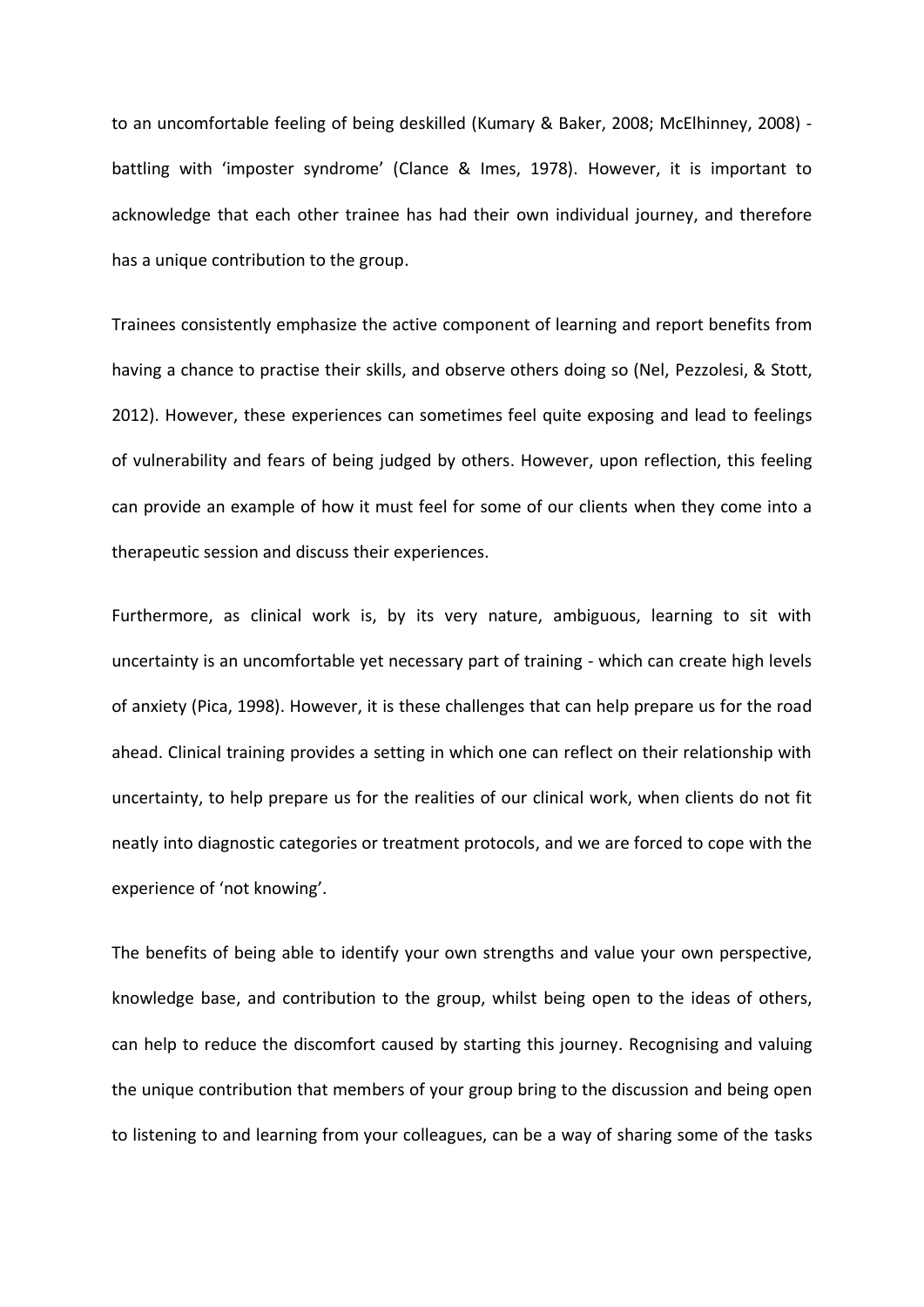of training. It is also helpful to set realistic goals and be aware of any perfectionistic ways, which are common in clinical psychology trainees (Grice, Alcock, & Scior, 2018).

#### **Embarking on a journey of research and contribution to the field**

Clinical Psychology trainees are also required to develop their competencies in research, in order to provide them with the skills to be able to complete audits, service evaluations and contribute to the growing evidence-base – and where appropriate; to challenge the established or routine procedures of psychological practices. This process is recognised to be a particularly demanding process (Thomas, Turpin, & Meyer, 2002).

Before carrying out research, there are a number of important, yet challenging steps that trainees are expected to carry out. Initially, choosing a topic of interest from a vast array of areas, whilst ensuring your contribution to the field is unique. Following this, trainees are required to find a supervisory team who are able to provide you with further insight into this area and together, develop an appropriate design for the study. Gaining ethical approval, especially when working with client groups can also be time consuming and create extra pressures (Brindley, 2012; Brindley, Nolte, & Nel, *in prep*). Finally, finding enough participants to agree to take part on the research, to allow you to have sufficient time to analyse and write up the final project. No one trainee's journey is the same, with many facing different barriers along the way. Again, comparisons with others can lead to increased anxiety, as people's progress depends on their own journey.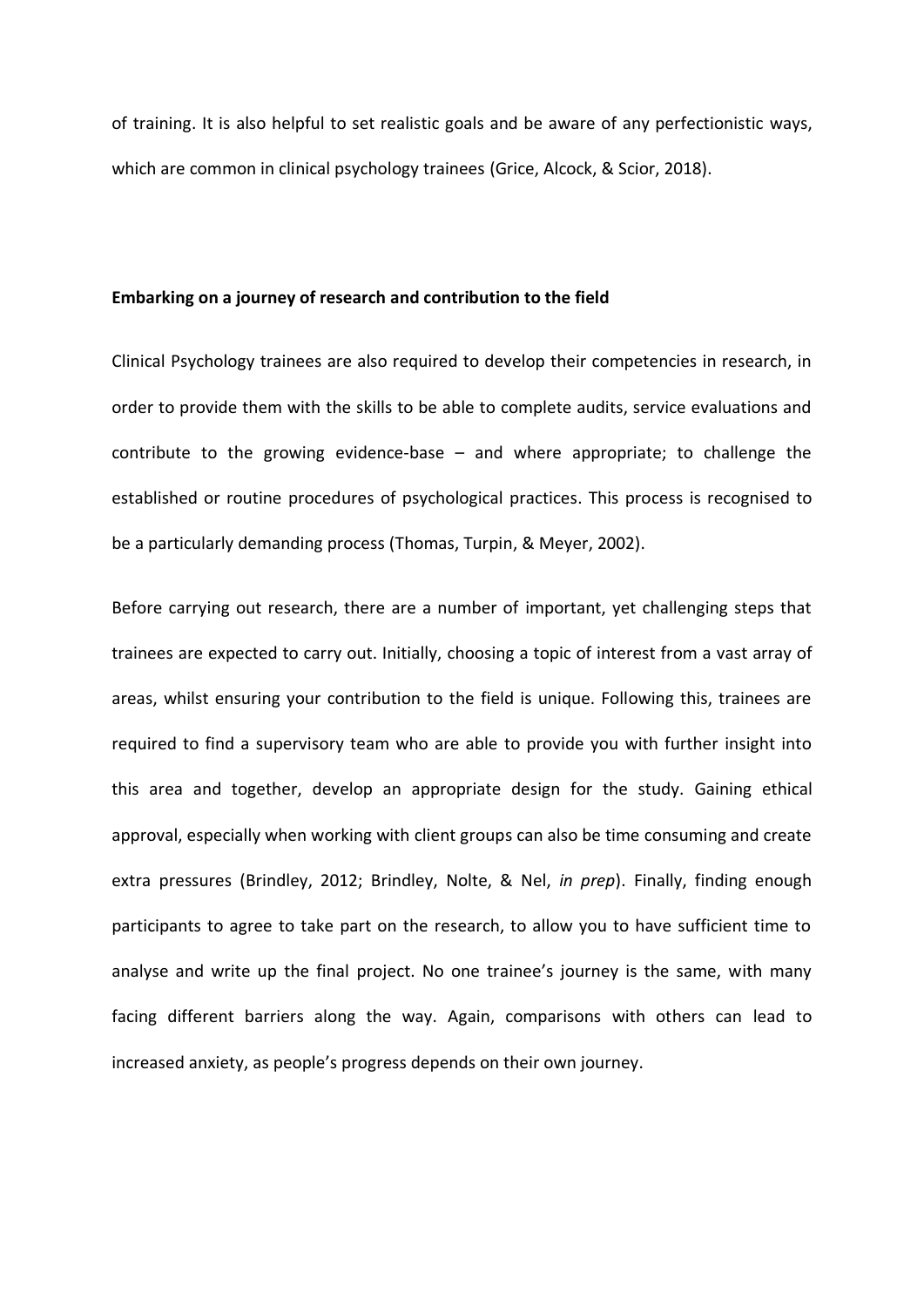*In Focus:* Surviving research during training - interview with a clinical psychologist

# *What was your initial reaction to the thought of completing a research project?*

I was quite overwhelmed by the enormity of the task. However, I felt my research skills were ok and I welcomed the opportunity to look in depth at an area I found interesting. However, I didn't know where to start or what area that I wanted to study. We had a research day where different people presented their ideas. This helped me to gather my thoughts about areas of interest. Further discussion with the course team helped me to consider my ideas.

*What are your top tips for completing your major research project?*

There were a number of factors that helped me to survive the process:

- 1. Consider what your hopes are for the project I wanted to do something that I felt added to the research base and focused on an area that I was passionate about, as I was going to be working on this project for a while. However, I was also aware of the pressures of the course and the need to pick a topic that was achievable, given the time constraints.
- 2. Seeking supervision My supervisor's enthusiasm always brought a lot of passion to our conversations, as well as providing priceless support and advice.
- 3. Utilising peer support My fellow trainees were a huge source of support. They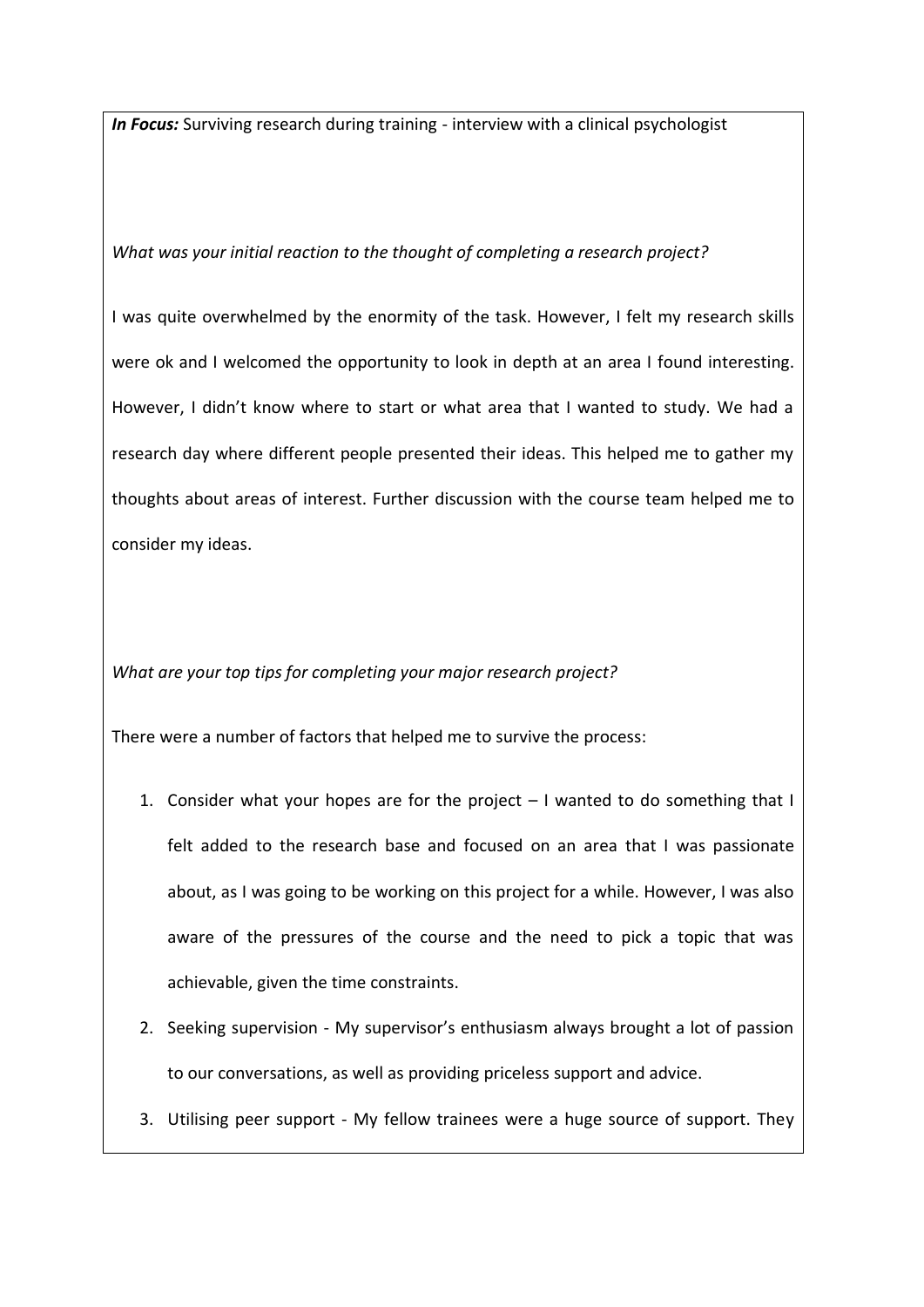helped me by joining me during study sessions at the library, helping me to review my data and the analysis, providing me with examples of the work they had done e.g. sharing sample consent forms and ethics applications.

- 4. Planning and goal setting I wasn't always good at staying focused. However, having a rough plan and guide to work towards helped me make progress. For example, giving myself regular chapter deadlines.
- 5. Self-care. I found it important to take breaks from my project, when other aspects of training became overwhelming. Allowing myself the space to get away and take a break helped to re-centre me.
- 6. Don't compare I learnt that it was important not to compare myself with other trainees. Everyone had different challenges along the way – others were able to recruit faster than me and collect their data early on. However, other people's analysis took longer than mine, or they had to organise for translators etc. No one person was at the same stage of the journey at any one time, and we all had very different styles of working. Each person's journey was their own.

[Name]

# **The supervisory relationship as a context for learning**

In addition to the learning opportunities at University, clinical placements provide the trainee with a supervised experience of applying their knowledge to working within the field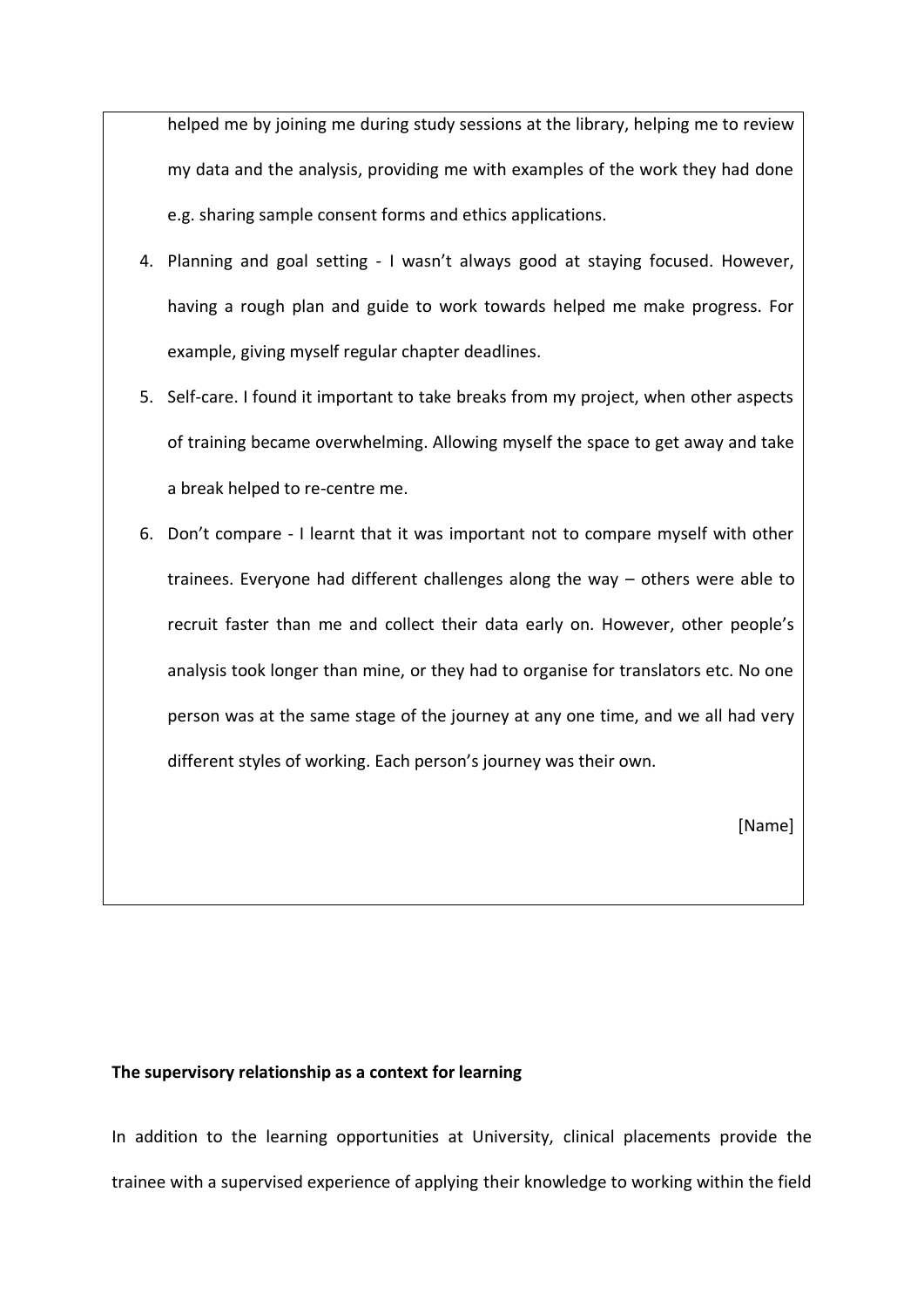of mental health (Nel et al., 2012). As a trainee within the UK, you are required to complete core placements (adults, older adults, children and young people, and learning and intellectual disabilities), in addition to a specialist placement. Whilst on placement, you are required to demonstrate your ability to apply psychological theory and knowledge, and adapt this to the different client group and settings. People may not have experience of working in some of these areas which can also invite anxiety along the way. In recognition of this, for example, Bristow and Roberts (2017) developed a 'top tips' resource for those starting to work with children and young people for the first time, in which they surveyed trainee clinical psychologists who had completed their placements in this area to explore initial expectations, aspects they enjoyed or found challenging about the work, what they learned and things they wish they had known at the start of their placements. In response to this data, they then consulted young people involvement groups and qualified professionals in order to share experiences, develop advice and suggest resources in response to the trainees' reported experiences and learning needs.

Whilst on placement, trainees have the opportunity to work alongside many highly experienced and knowledgeable supervisors. Each supervisor has their own style and way of working, which enables individuals to get a varied experience, which can enrich the trainee's development. However, the supervisory relationship is not without challenges, and can at times lead trainees to feel quite vulnerable.

Bordin (1983) identified three aspects that are important within a working alliance which can be applied to both therapeutic and supervisory relationships (i.e. agreed goals, tasks and the relational bond). As the supervisory relationship is complex and involves an amount of role ambiguity, supervisors are often asked to wear multiple 'hats' (e.g. teacher,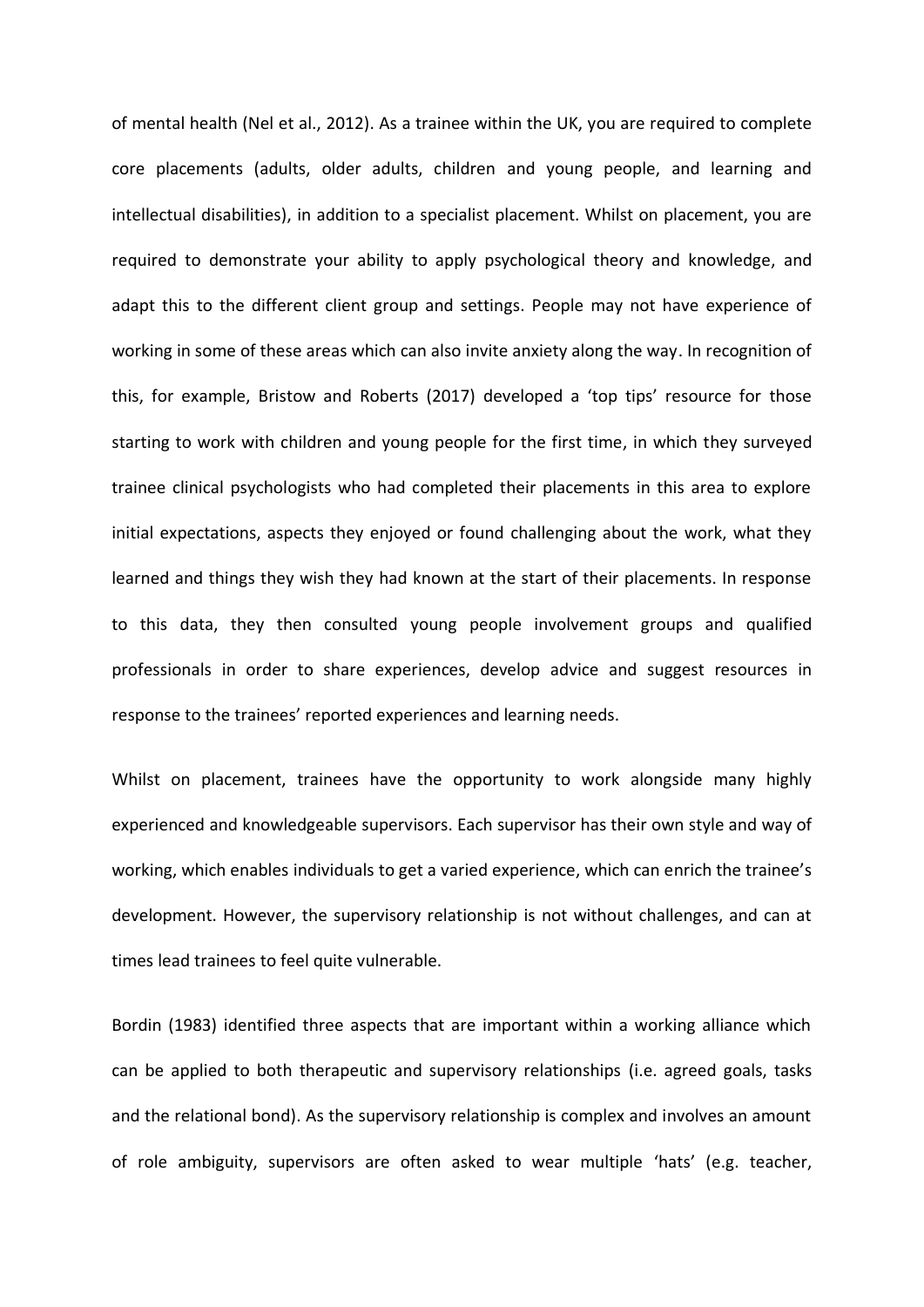examiner, colleague and therapist). Therefore, it is unsurprising that the relationship can be at risk from ruptures, as these roles can come in conflict with each other, e.g. making personal reflections may lead you to fear that you will be judged as 'not coping' (Nelson & Friedlander, 2001). The supervisor's role in evaluating trainees' ability can at times lead to a perceived power differential (Wilson, Davies, & Weatherhead, 2016). Trainees have reported that being open and honest with someone who is assessing you, can be a threatening process (Johnston & Milne, 2012). Feelings of powerlessness within the relationship lead trainees to make negative attributions about their skills or ability (Nelson & Friedlander, 2001). In order to reduce the impact of this power differential spending time to develop a positive relationship is necessary. Trainees have reported that positive supervisory relationships have similar qualities to the therapeutic relationships. From a trainee's perspective, good supervisors have been described as non-judgemental, empathic, validating, normalising and reflective (Worthen & McNeil, 1996). When trainees have an experience of feeling safe, they report feeling more able to take risks or challenge themselves (Murphy & Wright, 2005).

For the most part during our training, supervisory relationships address the three aspects of the working alliance, that is; the supervisory relationships addressed goals, tasks and the relational bond. However, for some of us, there were some moments that led to conflicts. Learning how to overcome ruptures was an important part of this process. For example, setting up supervisory contracts that focus on identifying the goals and tasks of supervision, can help to ensure that goals are identified collaboratively, and allow for explicit conversations when these goals are not being met. For other ideas about different ways to use supervision, see Chapter 2.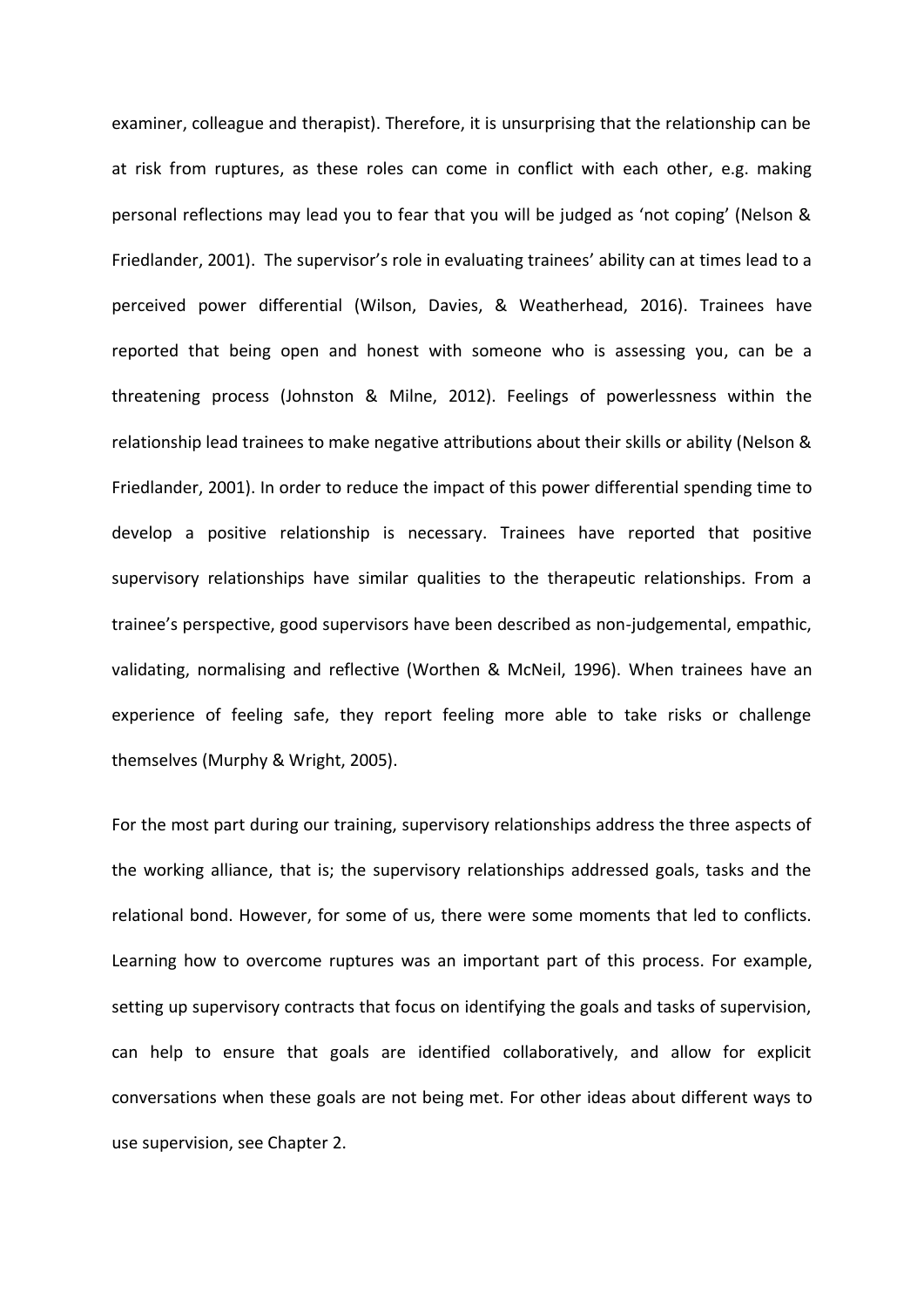#### **Personal and relational challenges of training**

As described above, clinical psychology training emphasises the importance of reflective practice in the personal, professional development of clinical psychology trainees (Sheikh, Milne, & MacGregor, 2007). Models of reflective practice recognise the importance of the awareness of the 'personal self' in our therapeutic work (Lavender, 2003). However, this can present a challenge, as one considers how to integrate and/or assimilate their personal and professional identities, whilst embarking on a journey of personal development and selfdiscovery (Delany et al., 2015). Trainees have reported looking to others whilst negotiating this process (Woodward, 2014). However, there is a danger that trainees could have the tendency to minimise their differences, in order to feel part of the homogenous group (Shah, Wood, Nolte, & Goodbody, 2012). Furthermore, individuals may struggle to know how much of their personal selves they should bring into the training process, as this can leave individuals to feel quite exposed and vulnerable (Woodward, 2014).

When able to find a way to voice our differences within our cultural heritage, geography, religion, ability, appearance, class and spirituality, can provide a space of greater learning and reflection (Burnham, 2012). The process of doing so can provide an opportunity to reflect on our personal and relational aspects of difference and allow us to consider alternative narratives about our backgrounds, journeys to training, professional perspectives, and political views, in order to broaden our curiosity.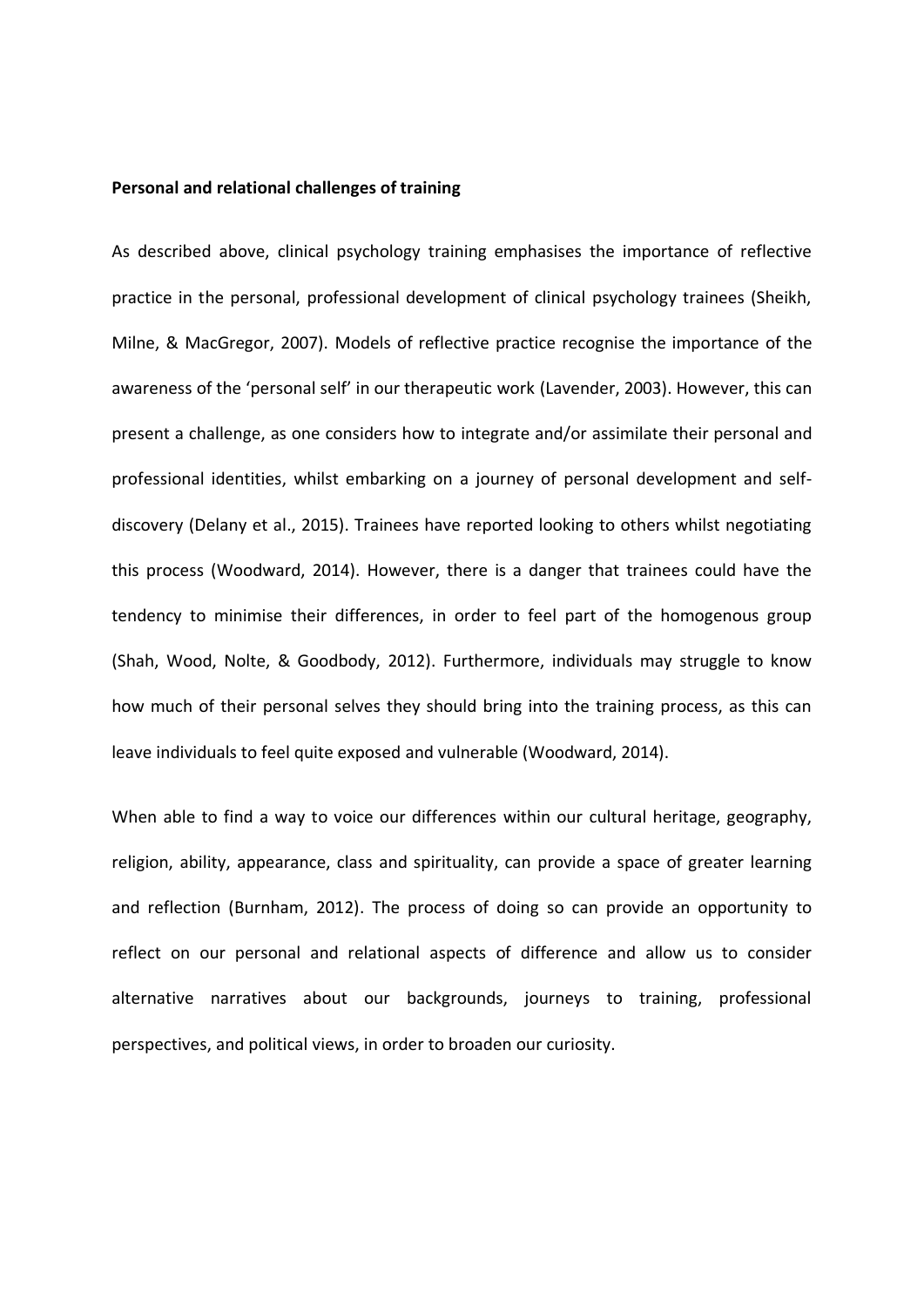**Reflective activity:** Power, interest and clinical training

When considering the personal and relational challenges of clinical training, it is important to continually question and evaluate your practice and the contexts within which your presence is called upon. Below, we have adapted five questions posed by David Smail in his book *Power, Interest and Psychology* (2005). Once you have answered these, perhaps you can find a friend or colleague to discuss your answers to these?

- 1. What resources are available to you in clinical training?
- 2. What material, social and economic power is accessible to you at this time?
- 3. What are your experiences of organisations, services & systems?
- 4. What possibilities for change are afforded by your situations and environments throughout clinical training?
- 5. In whose interests is your clinical training? Will potential change for you be affected by the interests of others?

# **Contextual challenges and ethical dilemmas**

There are many ethical dilemmas that you have the opportunity to reflect upon and learn from during clinical training. For example, applying knowledge to complex settings; working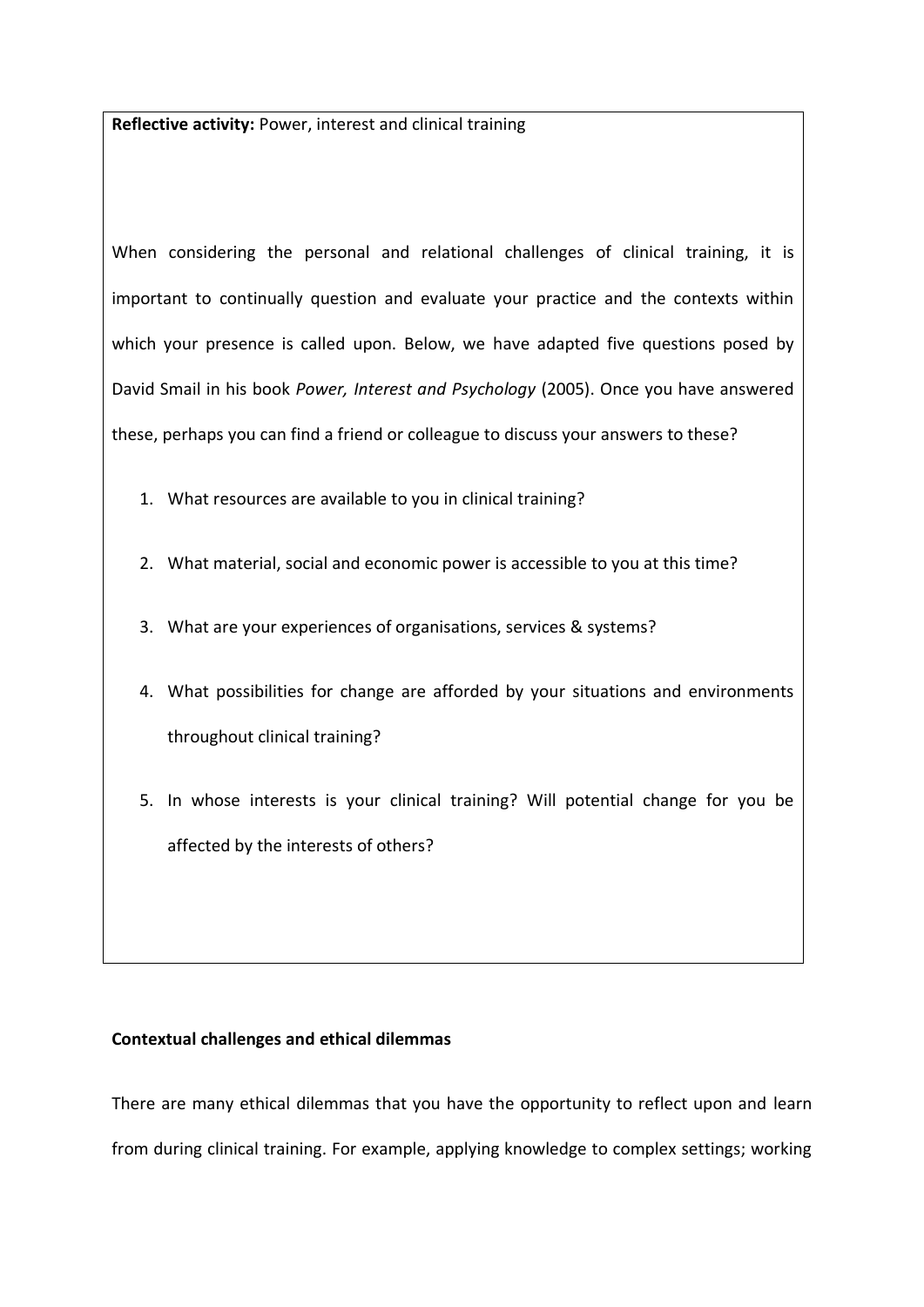in over-stretched services facing cuts to funding; and the high level of adversity facing some clients. For example, as clinicians working in times of spending cuts and increased pressure on funding for health and social care services, we can find ourselves having to grapple with large caseloads and little flexibility in terms of the support that we can offer (Morgan et al.*,* 2019). Many individuals we hope to support are left struggling to access the support they require (Cummins, 2018) and marginalised groups have been found to be the most vulnerable, with the hardest hit being from the most socially deprived areas (Mattheys, 2015). We can be left at odds with the medical model of mental illness, as it often ignores the social causes of psychological distress, with the emphasis of change being placed in the individual (Mattheys, 2015).

As trainee psychologists working as individual therapists, we can feel overwhelmed by the complex systems that interact with the problem in front of us. This can invite a sense of hopelessness which can lead to positions of disempowerment, impacting on our levels of commitment and energy (Weingarten, 2010). Our relationship to and awareness of this position can be important in reducing burnout. Weingarten (2000) identified four different positions of empowerment (aware and empowered; unaware and empowered; unaware and disempowered; aware and disempowered). As a group of trainee psychologists, we reflected on the positions we found ourselves in at different points on the course and considered the active process of holding onto hope, to maintain our energy (Weingarten, 2010).

## **Overcoming these obstacles and holding onto hope**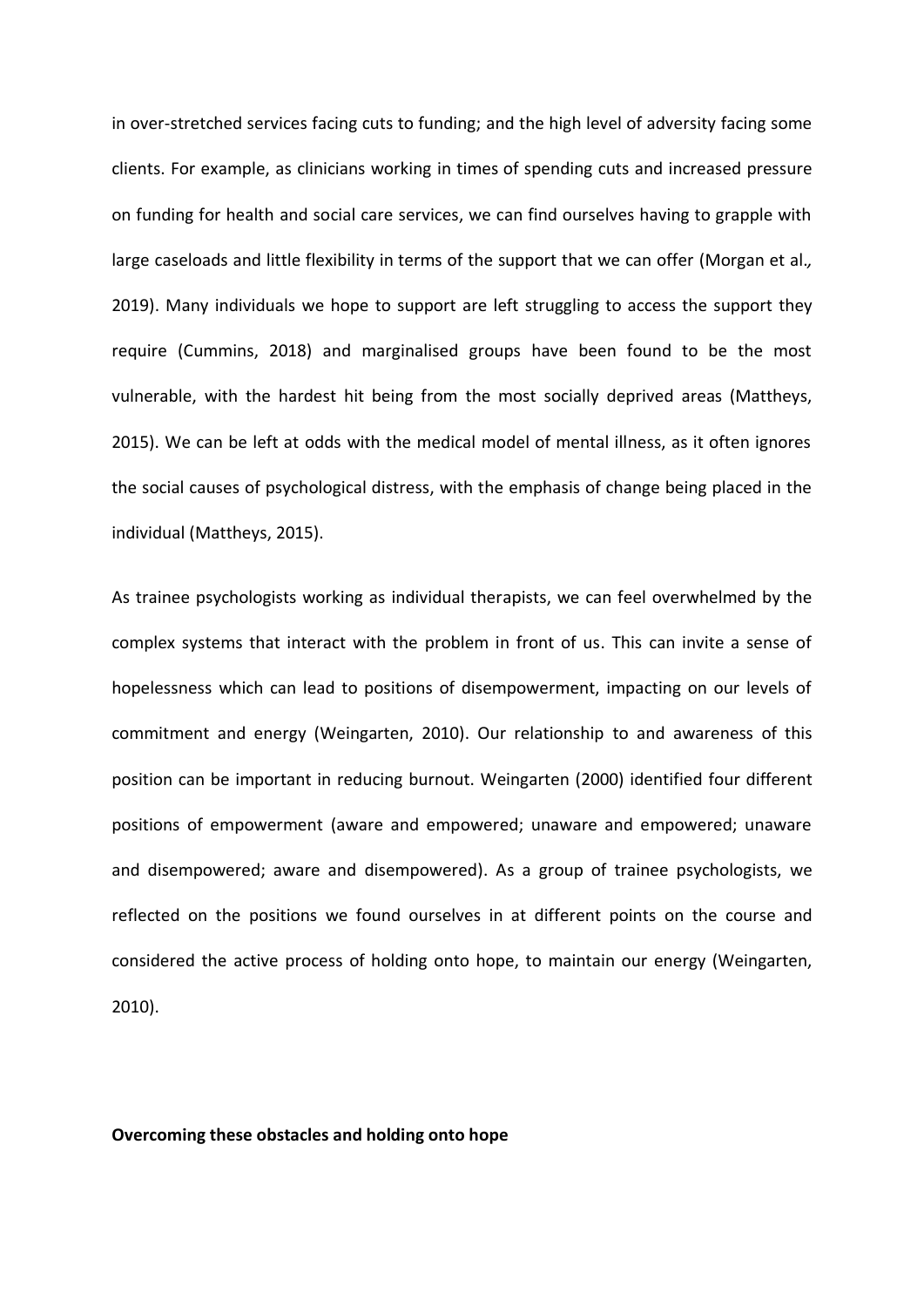Completing the tasks of training can require trainees to find ways to cope with the personal, practical and contextual challenges that they face. At times this process may invite feelings or hopelessness or disempowerment but by reflecting on these processes and using the resources that we have, it is possible to use these experiences as tools in our learning. Bronfenbrenner's (1977) ecological systems theory highlights the influence of different contexts on an individual, and how these can influence one another. This model considers the influence of the people that directly surround an individual (micro-level, e.g. family, school/work, peer groups); the relationships between these people (meso-level e.g. relationship with services); systems that a person does not have direct contact with but still have an influence on those within their microsystem (exo-level; e.g. mass media); and finally, the wider cultural systems in which a person lives (macro-level; e.g. societal norms, political policies, etc). An example has been included below in Figure 1.

Figure 1: An example of Bronfenbrenner's (1977) Ecological Systems Theory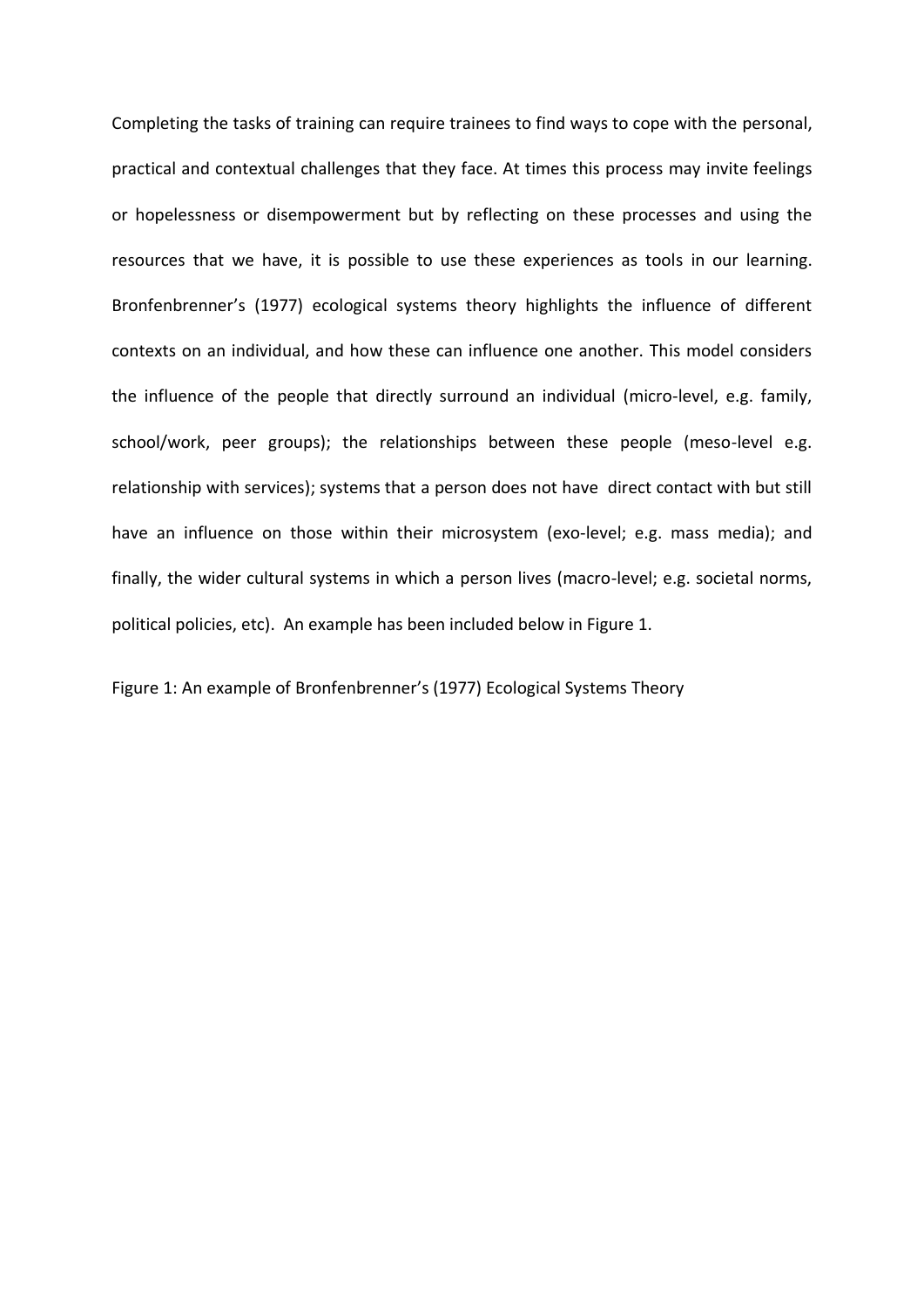

As psychologists, we exist within our own set of influential systems. The skills that we develop through our training, allow us to work in a number of different roles (e.g. therapist, researcher, consultant and trainer). These positions enable us to influence the individuals we are working with by intervening in a number of different ways. At times this leads to a desire to do "everything". This has the potential to invite feelings of hopelessness or despair, as this can feel overwhelming.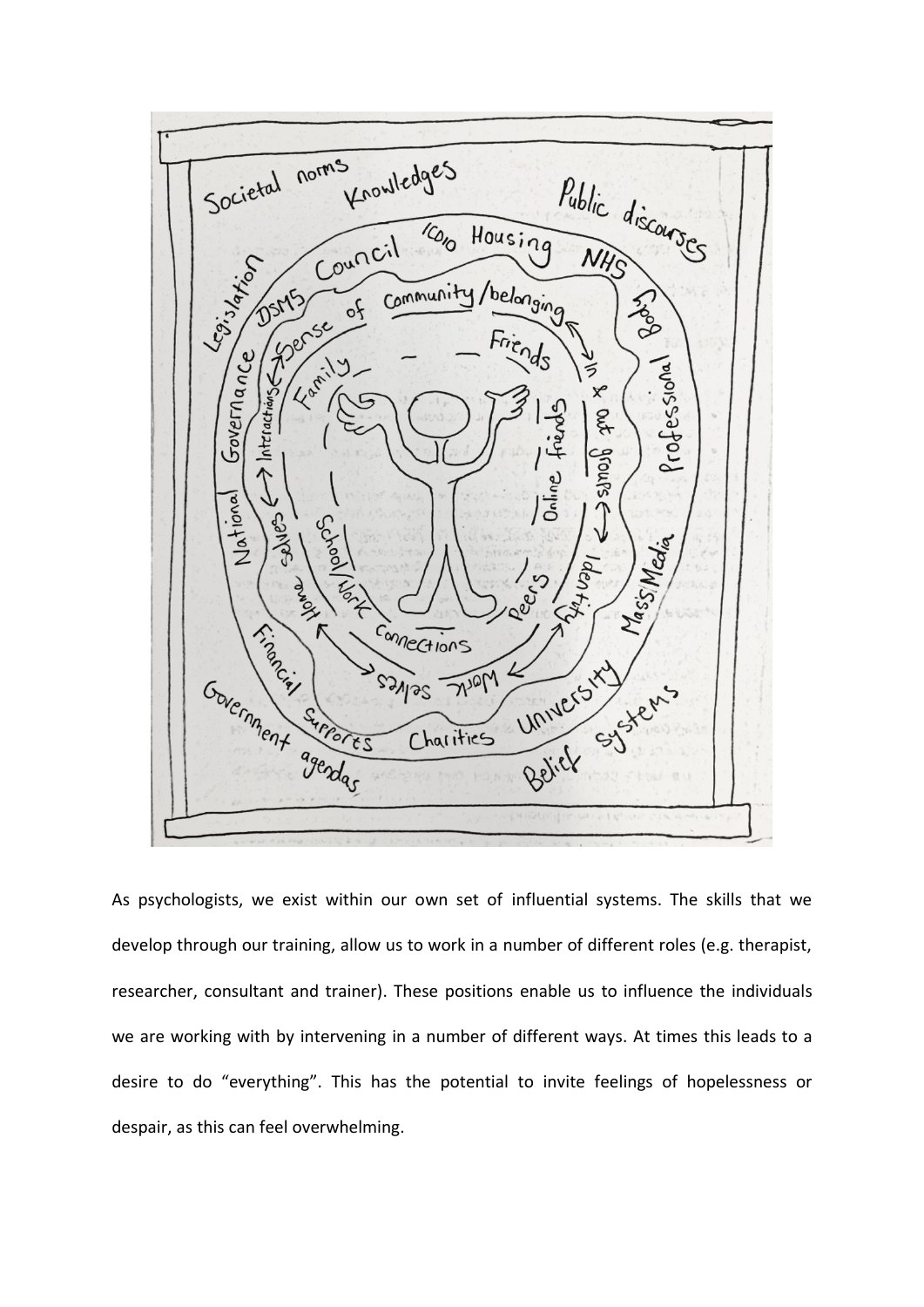#### **Relinquishing the need to do** *everything*

Whilst on training, it can be easy to become overwhelmed by the amount of theory one could learn about and apply, the amount of ways in which we can intervene, and the numerous ways that we can think about a problem. However, this can invite our position of feeling disempowered and hopeless, making it difficult to know what to address first. Morgan and colleagues (2019) considered the importance of breaking clinical tasks, sociopolitical and cultural challenges down, and considering 'something' that we could do in a given situation – rather than feel overwhelmed by too many ways of intervening. This might involve thinking about the models that fit with your values, and spending time applying these to certain contexts, rather than trying to learn everything. It may be about identifying an appropriate care plan for the individual that addresses one aspect of their difficulties, rather than trying to tackle everything. By doing so, it can be important to recognise and hold onto the fact that by doing 'something' we are exerting an influence over different parts of the system.

To further illustrate this process, we can consider the analogy of the ripples made by dropping a pebble in a pond, and how, no matter the size of the pebble, the change it creates can be widespread. Therefore, holding onto the fact that doing something at one level, could lead to ripples of change at other levels (Figure 2, Morgan et al., 2019). Doing 'something' could include speaking up in a team meeting, completing an audit or research, working with the network around the person or working with the person themselves.

Figure 2: Pebbles in Palms Analogy (Morgan et al., 2019)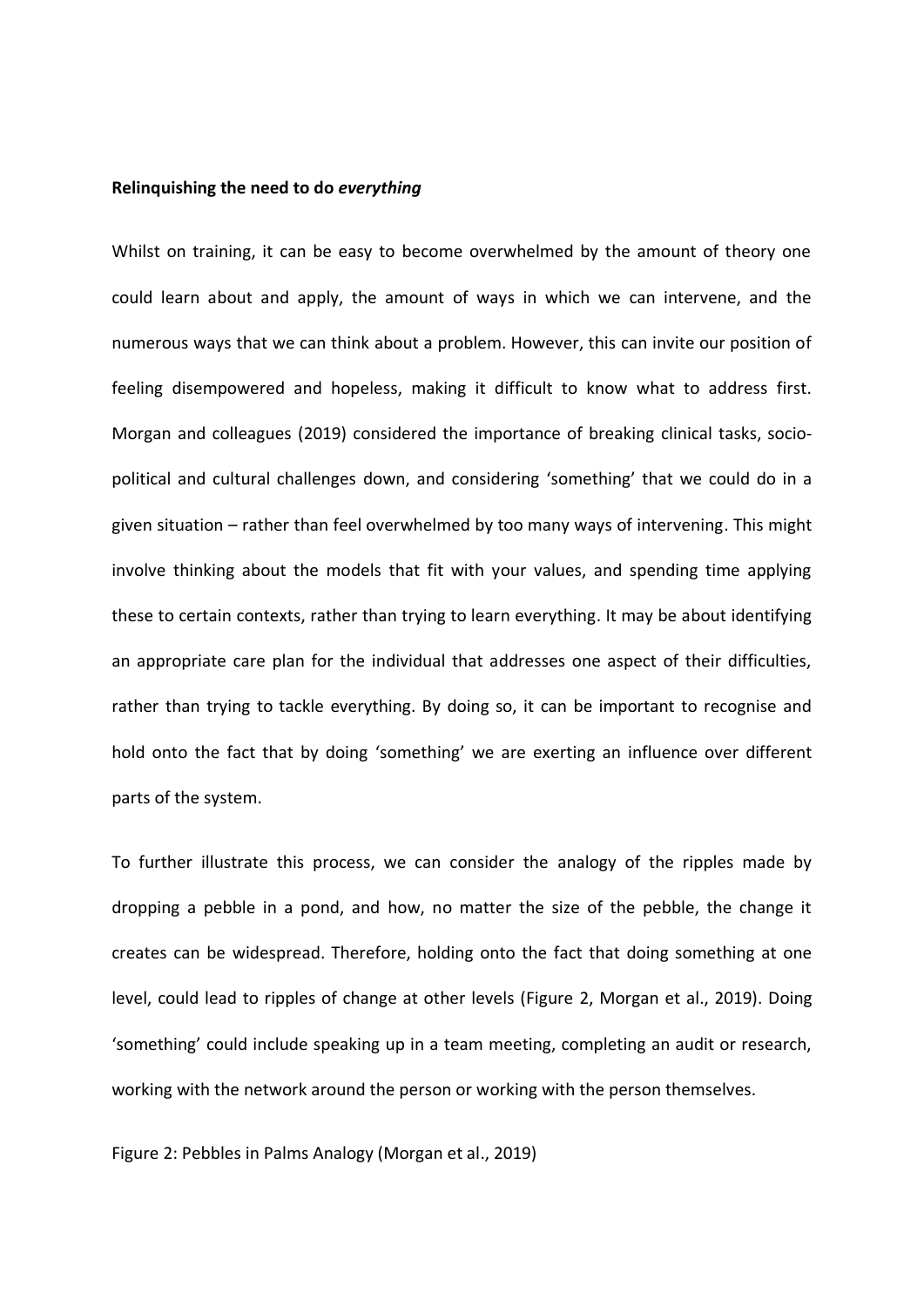

*Reflective activity:* Pebbles in palms

We wish to invite you to consider what you can do to hold onto hope and consider what pebbles you can bring to the field.

Spend some time thinking about one hope, ambition or value you wish to share through the way you approach your clinical work.

How could you capture this on a pebble? Could you paint a symbol that represents a memory of a time when you felt listened to, or a time in which you gave someone a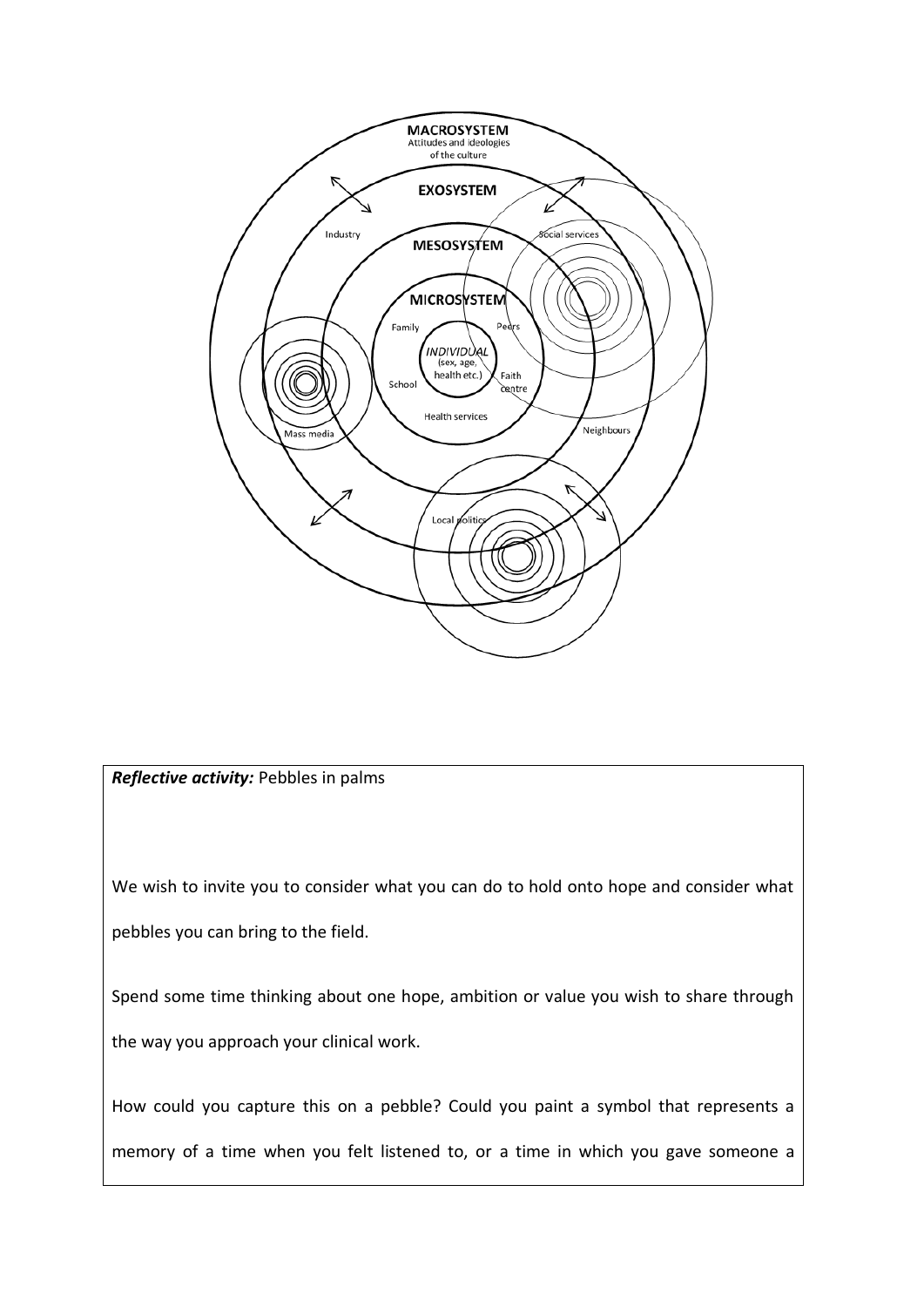helping hand?

What are the benefits of having tangible reminders and objects within your home, on your desk or in your pocket? Could you take this and start a conversation with a friend or even a stranger?

Through our own reflections on the process of training, we considered the following 'survival strategies' and counter-practices to despair that helped sustain us through our experience of training. We identified four factors that empowered us during our journey. These are reasonable hope; small acts of resistance, being stronger together and sustaining ourselves over time (Morgan et al., 2019). By considering these factors, we were able to cope with the demands of training, in addition to the challenges that we faced whilst working with families facing multiple problems.

## **Holding onto 'reasonable hope'**

When faced with increasing pressure during training - for example, when feeling overwhelmed with upcoming deadlines, when being faced with the complexities of working with families experiencing multiple problems - it can be helpful to hold onto a grounded, more practical, hope – something Weingarten (2010) coined as 'reasonable hope'. Weingarten (2010) identified three components of this idea: that hope is relational in nature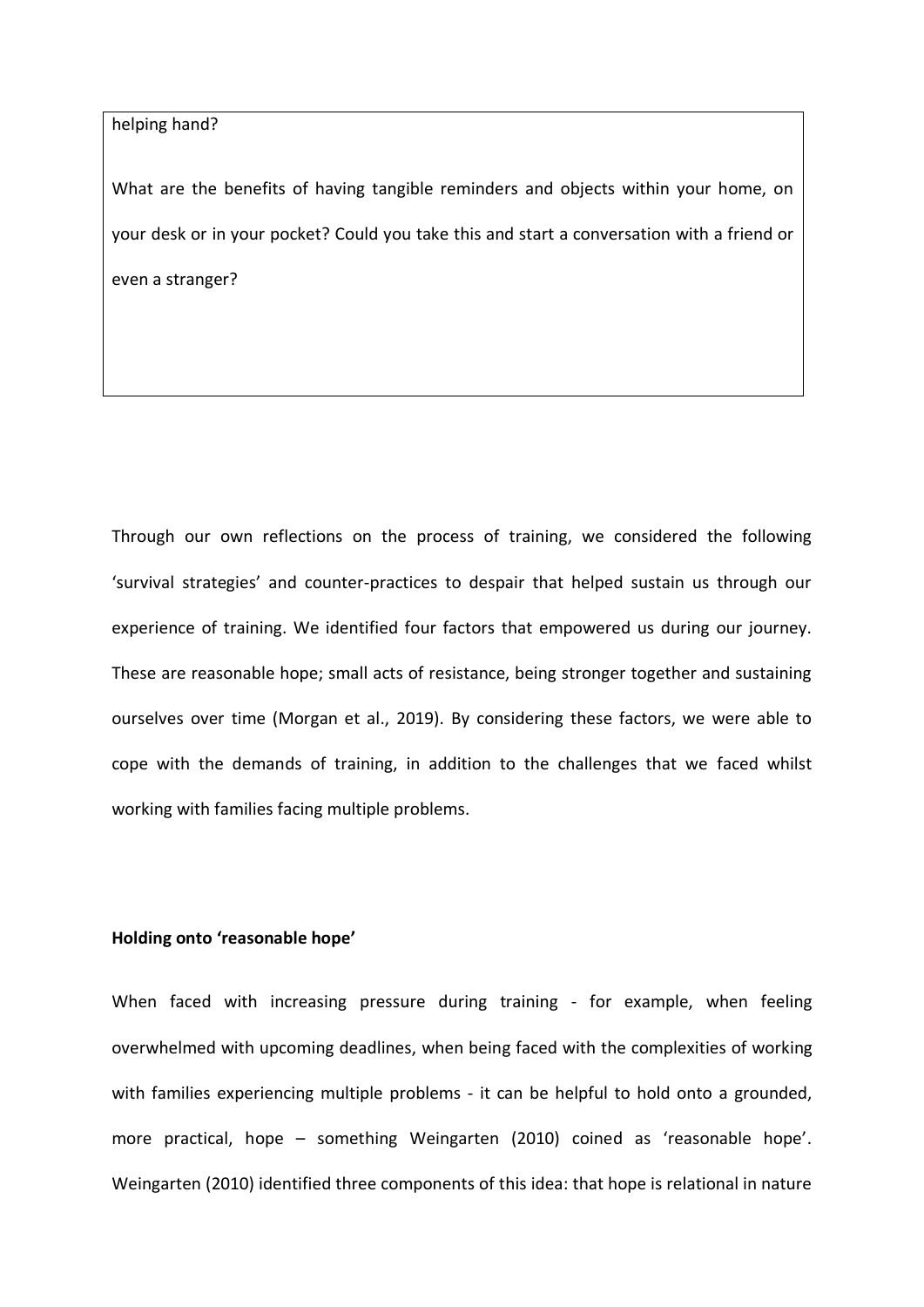(existing between people rather than solely within individuals); that hope is an active practice (helping to identify actions that people can work towards together); and that hope maintains that the future is unknown, uncertain, and can be influenced and/or changed.

As hope is an act that exists between people, it can be helpful to consider where feelings of disempowerment can originate from, and the collective action that one may take as a result. For example, if feelings of hopelessness are part of a (hypothesised) transference from your client, then this arguably provides you with an insight into their experience and is thus helpful, as opposed to problematic. Thus, a pebble that you might throw might be an effort to reflect on this experience and think with the client about things that provide them with a sense of hope e.g. future events, times in which they overcame adversity, etc.

When feeling overwhelmed with personal or relational experiences of training (e.g. struggling to cope with the conflicting pressures of the academic and clinical workloads; having a difficult relationship with your supervisor; struggling with comparing yourself to others), it can be helpful to consider whether sharing your dilemmas with others will help you overcome these challenges, and help you to see a different possibility. Seeking supervision, keeping a reflective log of your experience, or sharing your dilemmas with peers can help to alleviate some of these pressures.

# **Small acts of resistance**

Wade (1997) recognised the importance of any action that people engage in that helps them to cope with or prevent forms of oppression. This way of intervening can be viewed as an act of resistance. On starting new placements during training, trainees are often faced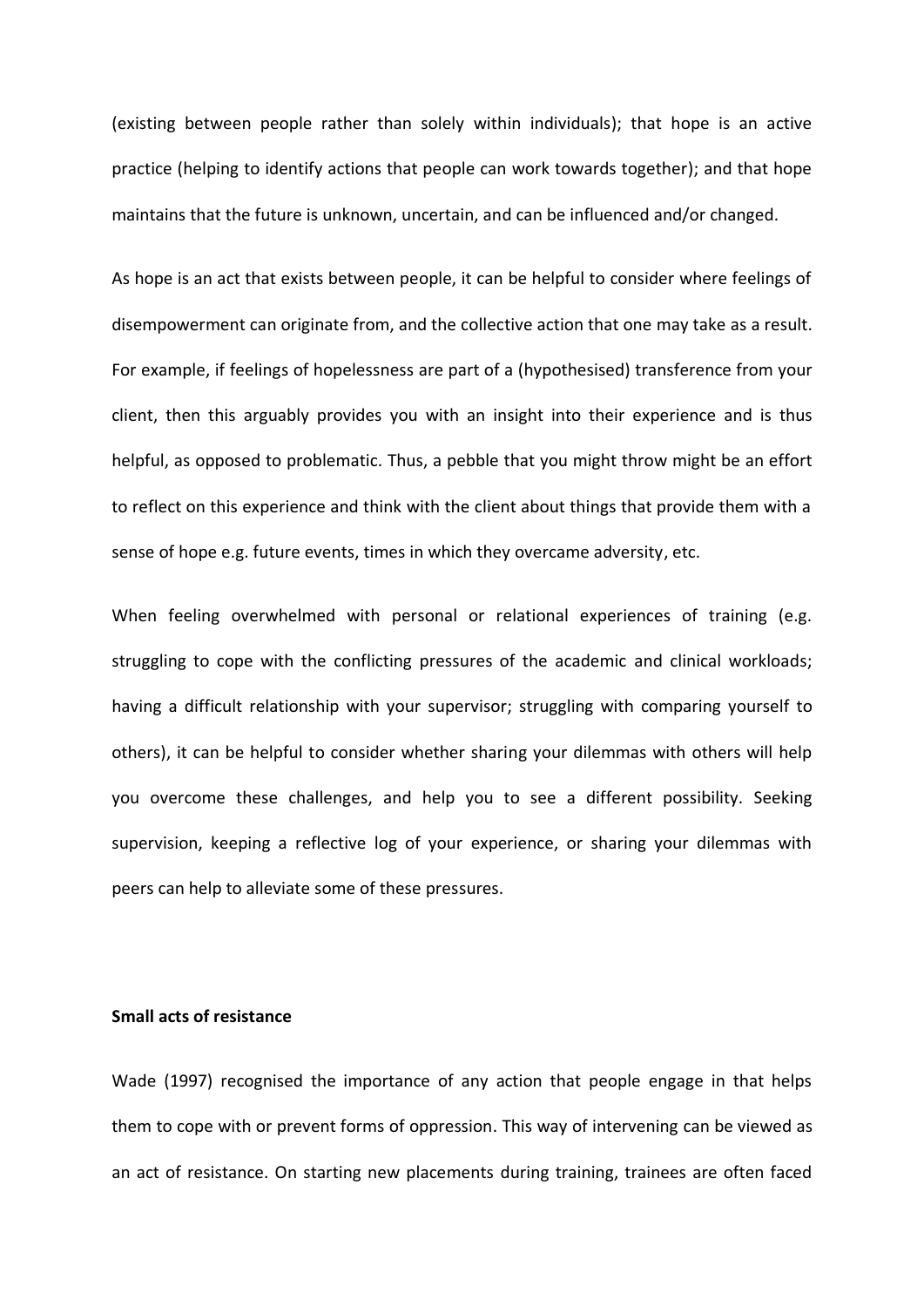with unfamiliar contexts, cultures, and team members. This can mean that they tend to be more cautious about contributing, critiquing or challenging practices across a range of situations. As such, resistance or protests can be disabled by their training and personal contexts. However, it is important to be able to stay true to our own values within our practise and not become overwhelmed – risking feeling disingenuous or inauthentic in our practice.

Small acts of resistance can not only sustain the self during challenging times, when we would otherwise feel silenced, unheard or invisible, but can also provide a foundation for more visible and effective action in the future - even if or initial behaviours may at first seem inconsequential (Wade, 1997). By doing so we can question existing discourses, enabling us to advocate for the people we seek to support. This, at times, requires us to be critical of existing knowledge in order to expand and develop ideas. In doing so, the importance of developing independent thought, being critical in approach and giving oneself permission to disagree with the status quo becomes imperative (Nel et al., 2012).

Throughout this book, the importance of reflecting on aspects of diversity selves, our peers, trainers, supervisors and clients, we can be reminded about the dangers of making assumptions in relation to how we 'should' be, or how others 'should' fit into care pathways. The assumptions we make can shape our actions or interact with power structures within society. For example, Randall (2018) explored differences in appearance, made out of a personal choice, and how these can sometimes lead to others making assumptions. He describes taking a personal risk, to become a visibly tattooed psychologist, which may challenge the status quo of identity within the clinical psychology and the helping professions more broadly. Such challenges can help to increase the diversity within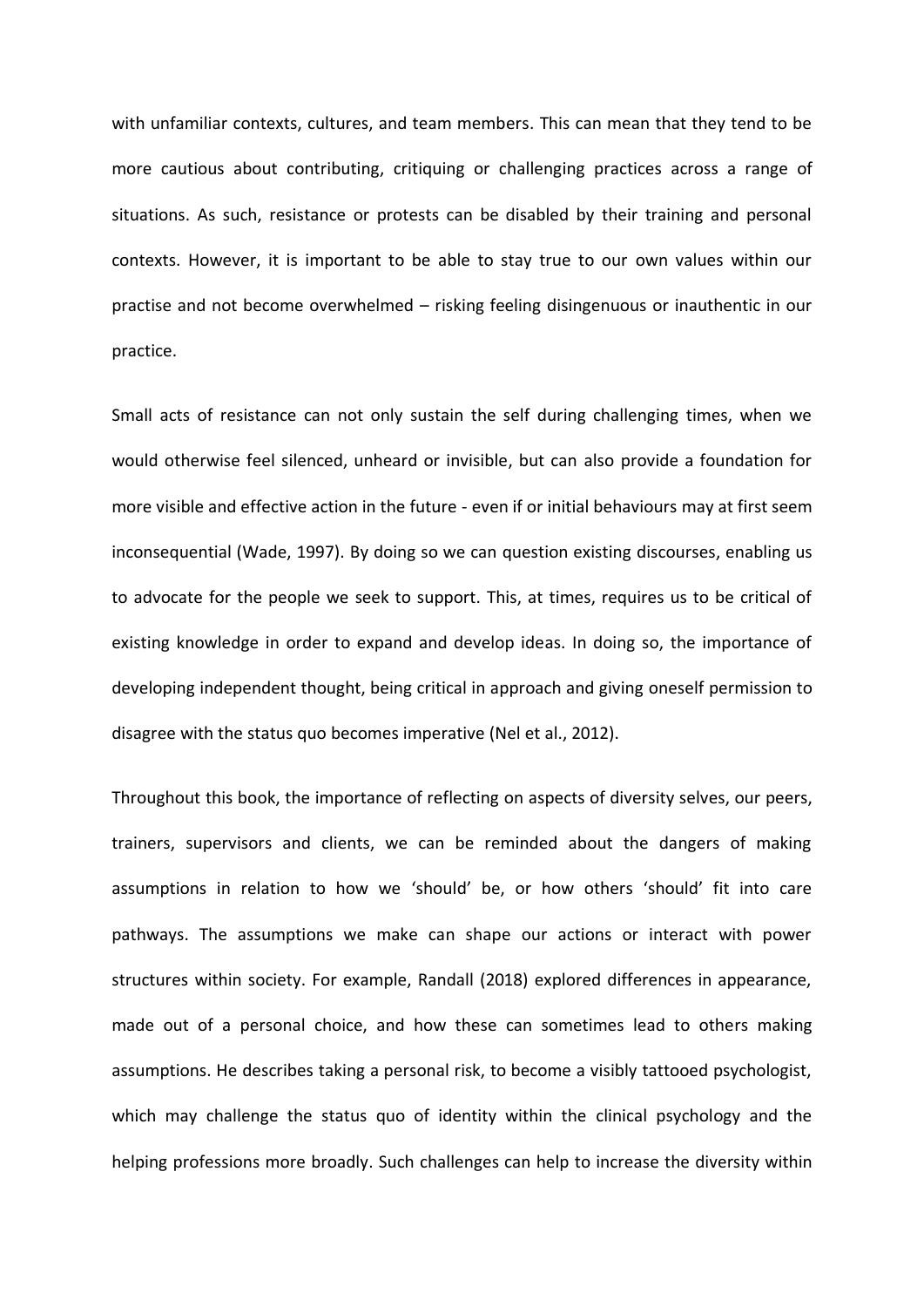the profession. The alternative would be to continue to shy away from 'difference', reducing our ability to challenge some of the dominant discourses that exist within our society.

We wonder whether other forms of resistance can include, for example, the use of parentheses around contentious or unquestioned uses of psychiatric diagnoses in writing (DCP, 2015); listing ICD-11 codes that represent social-determents of ill-health above those deemed more individualising in an unhelpful manner (Kinderman, Allsopp, & Cooke, 2017); or using humour when feeling confined by bureaucracy or forced into actions by those in more powerful, managerial positions (Griffiths, 1998). In what ways could you envision resisting in small ways?

#### **Growing together**

Reynolds (2010), introduces the concept of being an imperfect ally, in which we stand alongside each other to take a collective ownership of issues that we believe should not be made to reside within individuals. For example, the *psychologists against austerity* movement (Harper et al., 2015), has successfully joined psychology professionals from all over the UK together, to speak out against the impact of austerity on people's wellbeing and to challenge political discourses. As discussed above, training provides you with an opportunity to work with fellow trainees that have a wealth of knowledge and experiences, that can challenge you to think outside the box. Drawing on the skills from the collective group can help to share out the responsibility to do "everything" – not only making it more manageable, but more connecting and personally nourishing (Morgan et al., 2019).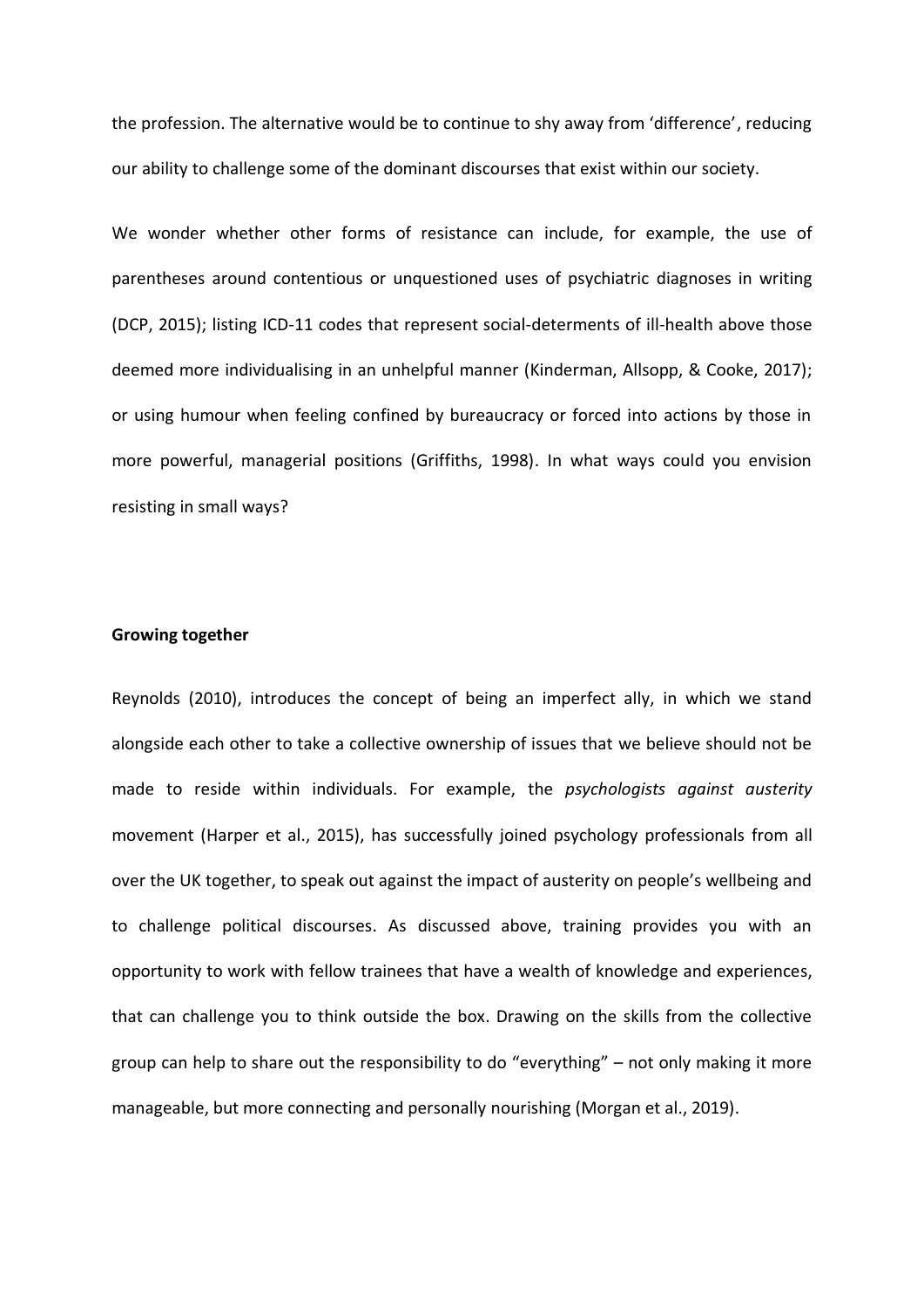We are shaped into the clinical psychologists that we become through the people that we meet on our journey, both professionals, clients, their friends and family. White (1997) introduced the concept of *re*-*membering* which referred to the way our identities are shaped by the influential people we share our life with (whether presently or historically; physically or symbolically). He referred to these people as a 'club of life'. He acknowledged that each person within our 'club of life' is attributed a different status, and therefore we place more or less weight on this person's contribution to our lives, depending on how highly we value their contributions in particular contexts (Carey & Russell, 2002). We carry their presence and/or these voices with us along our journey and can call upon them in times of need. Sometimes, 'members' of our club of life, may not even be 'people' as such, and can be animals, items and objects, and fictional characters. For example, during the interview process, one of the authors carried a pebble with him that symbolised the courage of his fellow authors – and through bringing this particular club of life to mind, he was able to use this courage in order to conquer difficult and testing situations. It is the process of holding onto these voices, that can sustain us through the training process and beyond.

## **Reflective activity:** Club of life exercise, as adapted from White (1997)

In thinking about your own club of life, you may find it useful to write your initial answers to these questions down and then revisit the questions afterwards. This will help you to fully immerse yourself in the activity and to reflect on those who have influenced, and continue to influence, your life and practice. At the same time, you may find it useful and enriching to draw out your club of life in response to these questions, or to use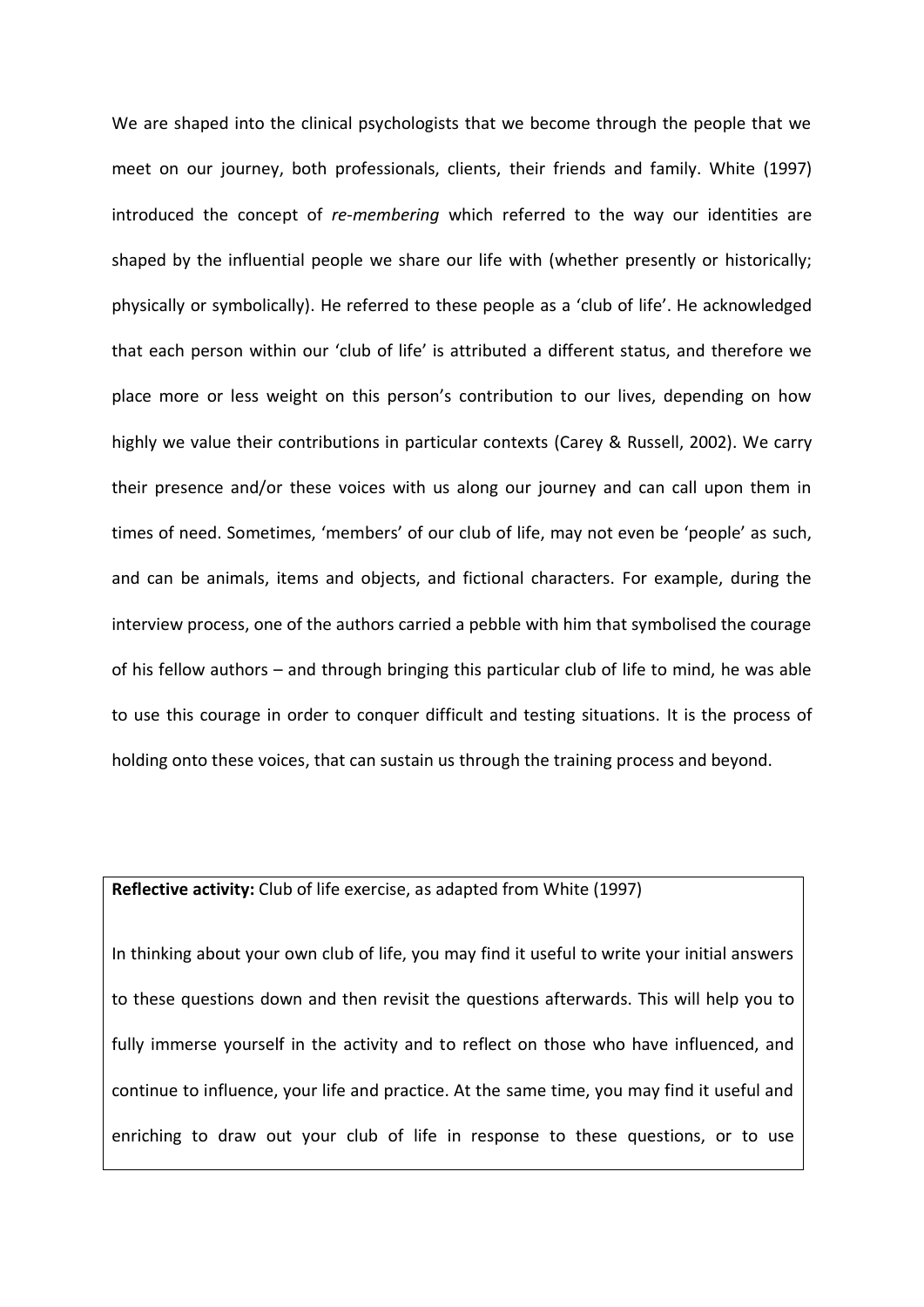photographs, materials or mediums that resonate or mean something to you – thus, using creative means to make this exercise as meaningful as possible and help bring these important others to mind as fully as possible.

Who is in your club of life? Do you have any objects, things, or animals in your club of life?

How do you think you came to be the clinician you are today?

Was there anyone in particular that introduced you to this way of being/thinking/acting?

What has this person (or object) contributed to your life? What did they do that made a difference to your life?

How did the actions of this person/these people make a difference in how you understood yourself and your life? How did they make you feel and think about yourself?

How did you contribute to that person's life? What difference do you think you may have made to how they thought about herself and her life?

In completing the club of life exercise, perhaps you may wish to consider what your 'club' will have looked like at different points in your life? A useful exercise when working with children and young people, for example, is to take yourself back to a similar age and try and consider who or what would have occupied key positions in your club of life back then. Importantly, this might help you to consider the ways in which you supported yourself at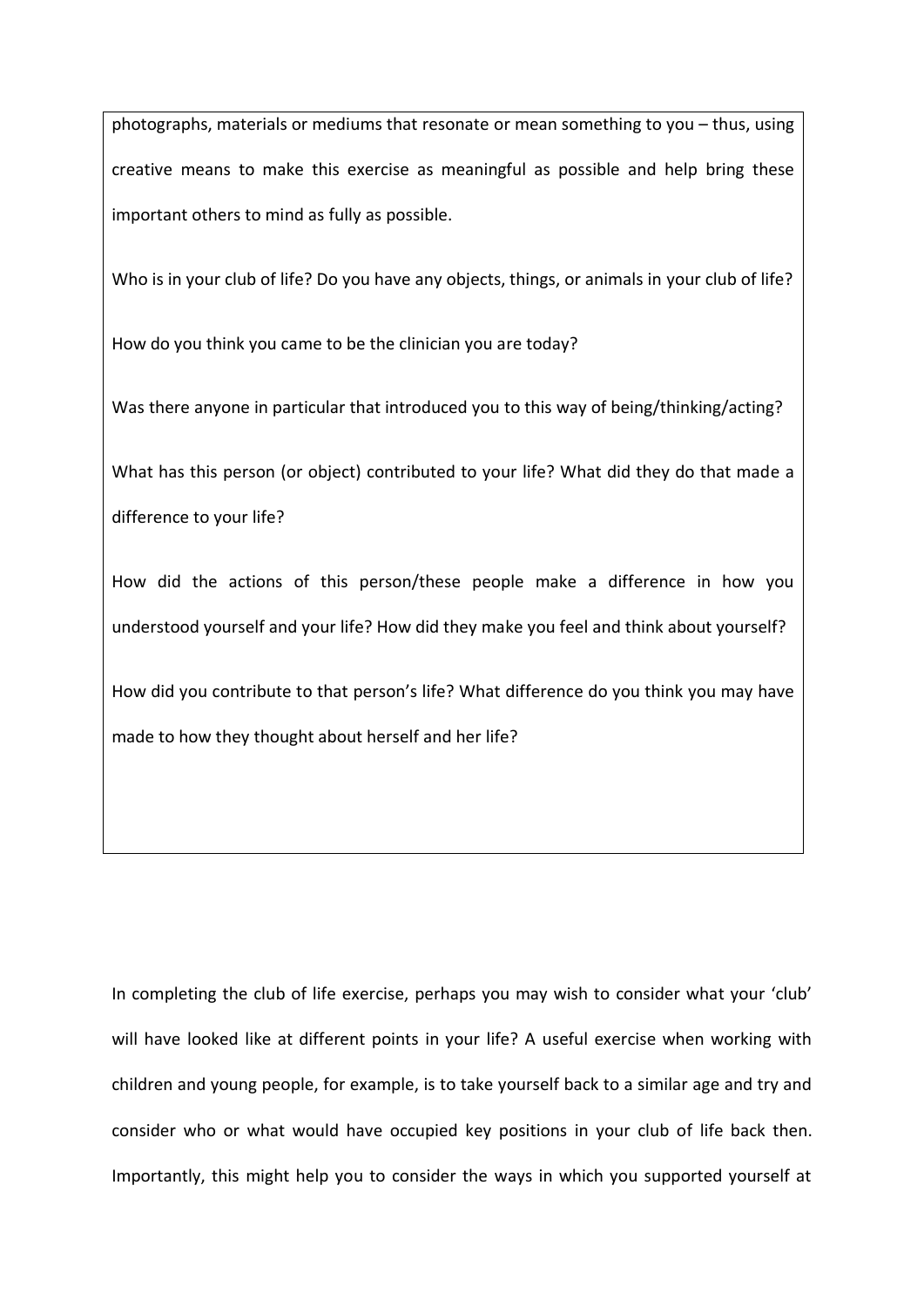the time – through staying connected to important others, whilst at the same time, perhaps assist in understanding and relating to those that you see in your practice. By reconnecting with a younger you, for example, what creative and playful ways of surviving training are revealed?

## **Sustaining ourselves**

Given the challenges faced in pursuing a career in clinical psychology, it is important that we can sustain ourselves through the training process (Morgan et al., 2019). Reflecting on the words of Vikki Reynolds, it is important to continually reflectively work to remain in line with our values in our practice in order to resist burnout; to identify the practices that allow us to hold onto hope; and to stay connected to others (Reynolds, 2010), valuing the social net of care that can easily become eroded in our current working contexts (Reynolds, in press). However, despite clinical psychologists being trained on the importance of such practices, we might not always apply these practices to themselves. Alongside ways we develop to take care of our selves, collective care (Reynolds, in press) invites us to consider how finding those we can stand in solidarity with and that can shoulder us up in challenging times can be central to how we sustain ourselves through training.

The things that help us take steps towards other important aspects of life, are those that essentially help sustain our sense of self during training – that is, those things that help us to 'survive' the process. Reflecting on some of the strategies that helped to sustain us through our journey, we identified a variety of such ways, but these differed for each of us: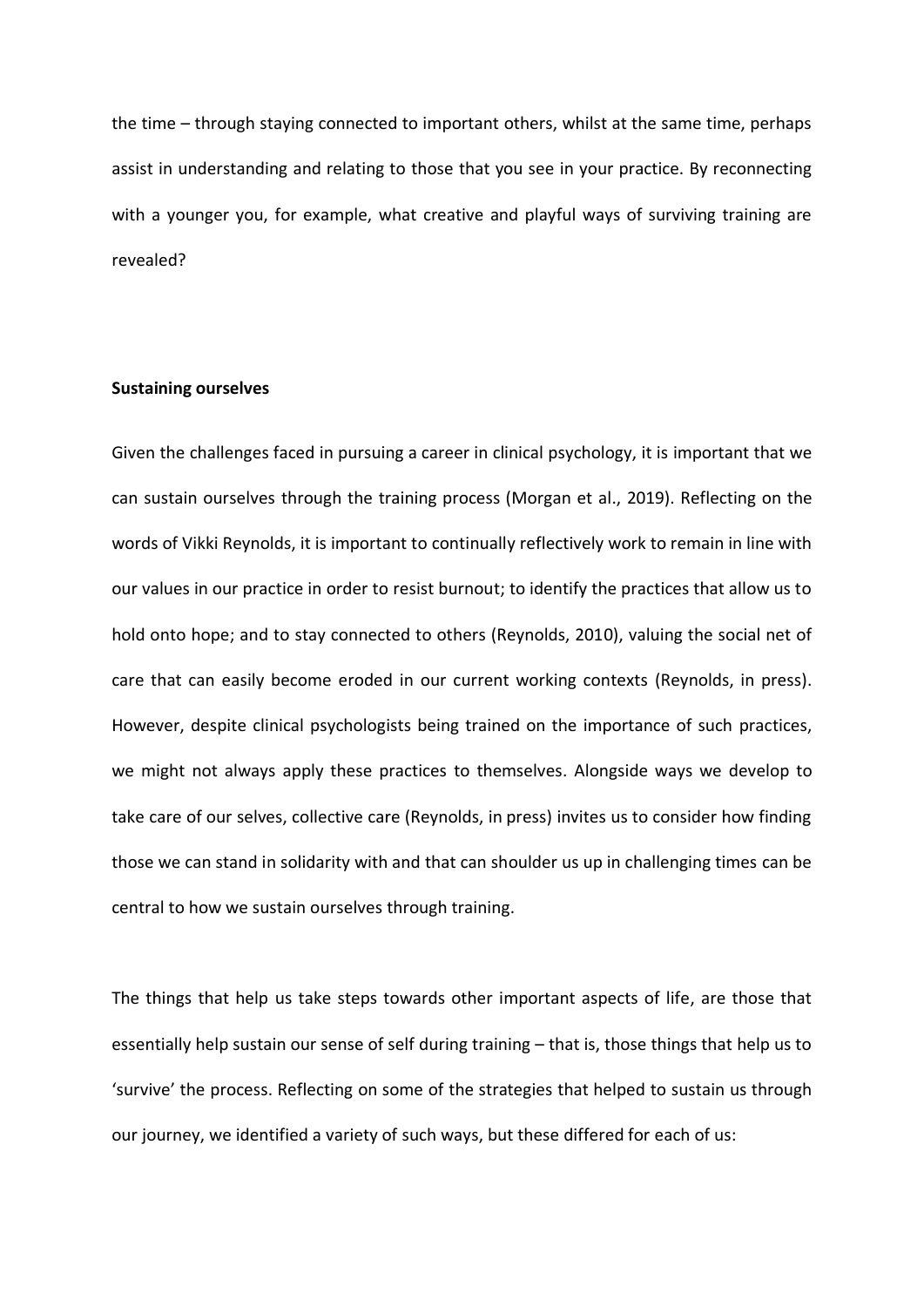- Applying psychological ideas and strategies to ourselves, can allow us to develop an understanding of our strengths and difficulties, realise the potential resources available to us, and highlight potential solutions and ways forward available to us. Formulating ourselves using psychological theory for example (see Chapter 10), can identify the need to find more time and create space to reflect on ourselves and our work; to remind us that some issues can or cannot be problem-solved; to consider personal therapy; and/or to consider specific strategies to help us cope, challenge or change particular things (e.g. mindful-focusing; thought-challenging; compassionate letter-writing).
- In our experience, for some, sustaining ourselves could also be about things that we could do outside of psychology - to allow us to connect to 'other parts' of our selves (e.g. engaging in social activities with each other; physical activities, such as exercise, yoga, and outdoor pursuits that refresh us).
- For some, sustaining ourselves was about feeling 'part of something' such as engaging in a community activity (e.g. volunteering, campaigning, becoming part of local neighbourhood initiatives).
- For some, sustaining ourselves was through continuing to connect with and develop our psychological knowledge through exploring professional areas of interest and attending conferences or contributing to working groups.
- For some, sustaining ourselves was about providing ourselves with opportunities to have some 'down-time' (or indeed, *up-time*!) - such as ensuring we get good-enough sleep, taking time-out from work.
- And finally, but by no means least, for most of us, sustaining ourselves was about nurturing our 'inner child' by reconnecting with our playful sides; allowing ourselves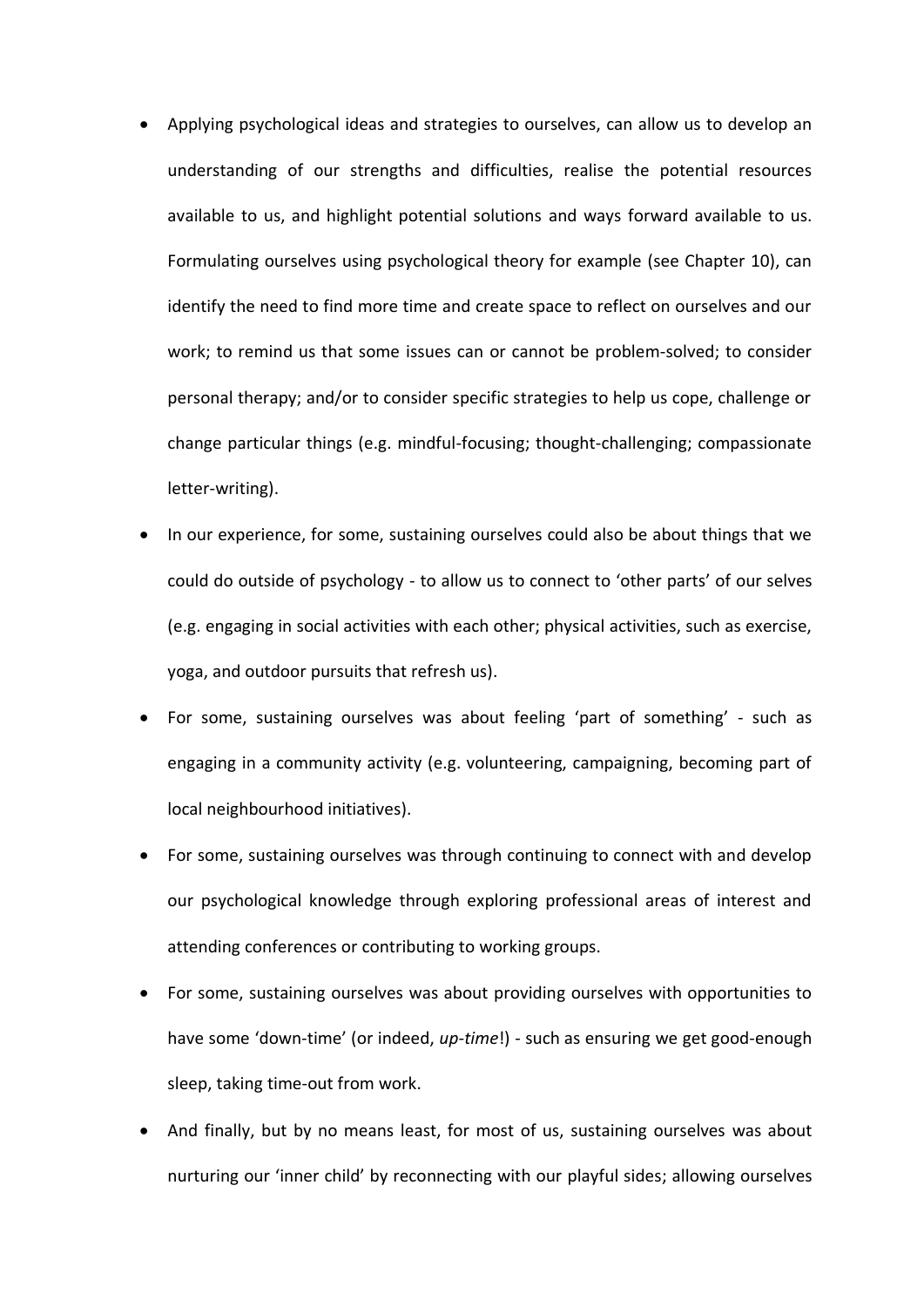to laugh and connect through silliness in and outside of work; or reconnecting with our sense of adventure and creative expression - fostering creativity by playing music, writing, going to ballet classes or singing lessons, knitting, baking or making art; and continuing to make time for those relationships that are most important to us – remembering to ask "how are you?" and to say "thank you".

From outlining some of the challenges that we faced during the training process, and how we came to reflect, learn and grow from these experiences, we have invited you to consider your own personal qualities, values and hopes that you will take with you through the training journey. Although both applying to and completing training can at times feel uncertain, there are ways to strengthen our alternative discourses and stories of resourcefulness, independence of thought, connectedness and the ability to hold on to hope in times of despair.

For us, reflecting on content and processes along the way have allowed for an enriching process, for development and growth, but also development within the field. Through building a sense of selfhood, we have also experienced an evolving sense of trust in and connection to others, sometimes developed through threatening times that leave us vulnerable and exposed – and yet we manage to survive, *together*. This emphasizes the importance of holding onto the people that have contributed to shaping our identities. We can also begin to consider the ways in which we have influenced the lives of others and be mindful of the legacy of our contributions in other's lives both in and outside of our work.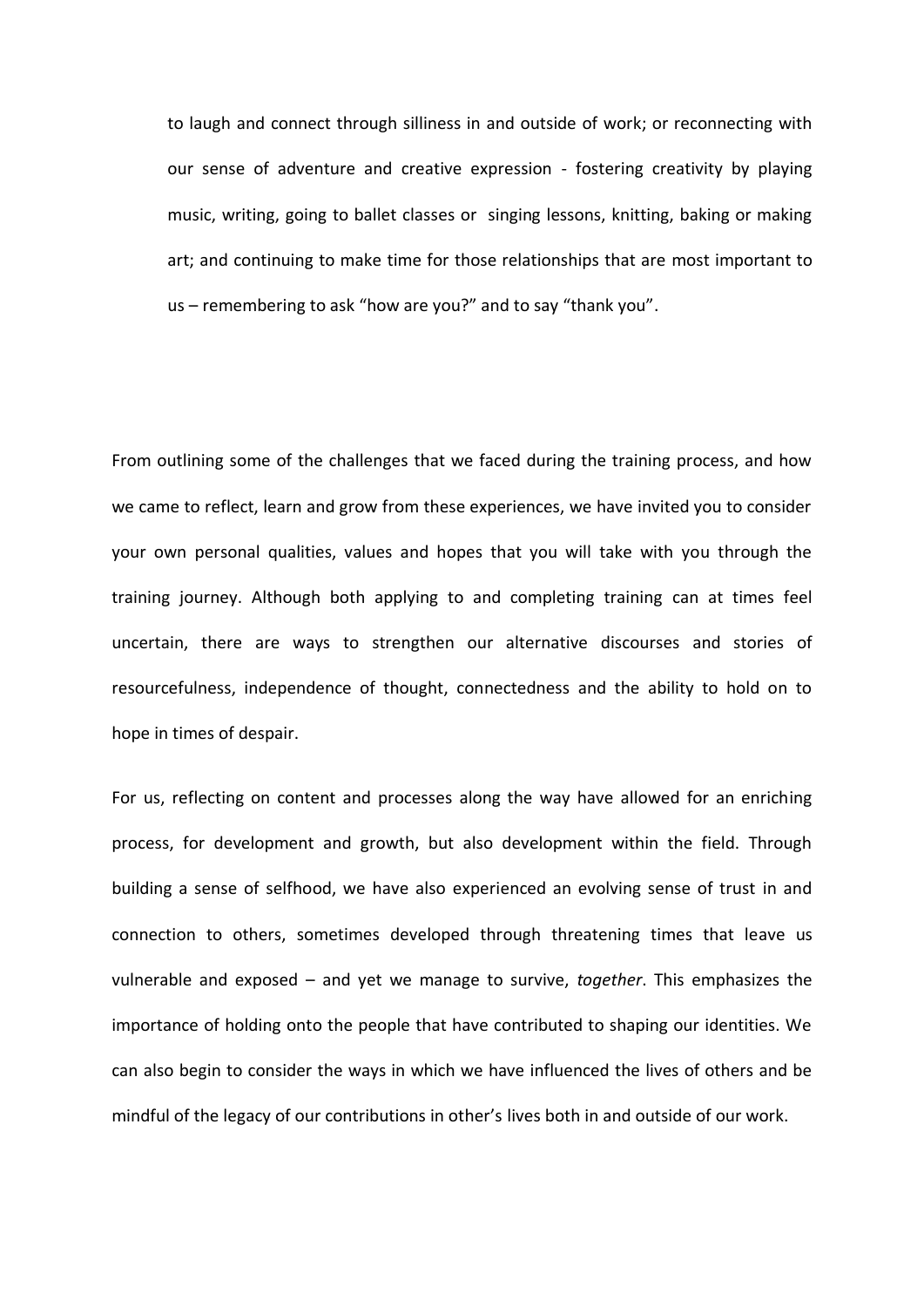## **Conclusion**

The journey to becoming a clinical psychologist is a meandering and unclear path - one that is constantly evolving and developing. Once we arrive at the gates of clinical training, there are several barriers and obstacles that we are still yet to face. Finding ways to cope with these, and finding ways to stay true to the values that drive you, are important factors in maintaining the hope that gives us the energy to continue supporting others in our work. Important aspects of survival include being able to resist the temptation to do everything, despite the complexity of the problems or situations we faced. Therefore, recognising the importance of a small act, intervention or pebble within your palms, is key to realising the potential for influence across different levels of the system. Being able to acknowledge who you are as a clinical psychologist in order to find a voice that can challenge dominant discourses, is not just for our own survival, but also as a way of giving voice to those that are most ostracised. In crafting the way for your own survival as a critical- and communityminded clinical psychologist, for example, is an important stepping stone to creating the conditions in which we can support one another to act in line with our values and for greater, more ethical and moral causes. Finally, practising what we preach, and ensuring that we engage in activities that sustain ourselves outside of our field will help prevent burnout. We do not believe this journey to be complete, but rather the start of an enriching path that enables us to work alongside those that we seek to support.

#### **References**

Bordin, E. S. (1983). A working alliance based model of supervision. *The Counselling Psychologist*, *11*(1), 35-42.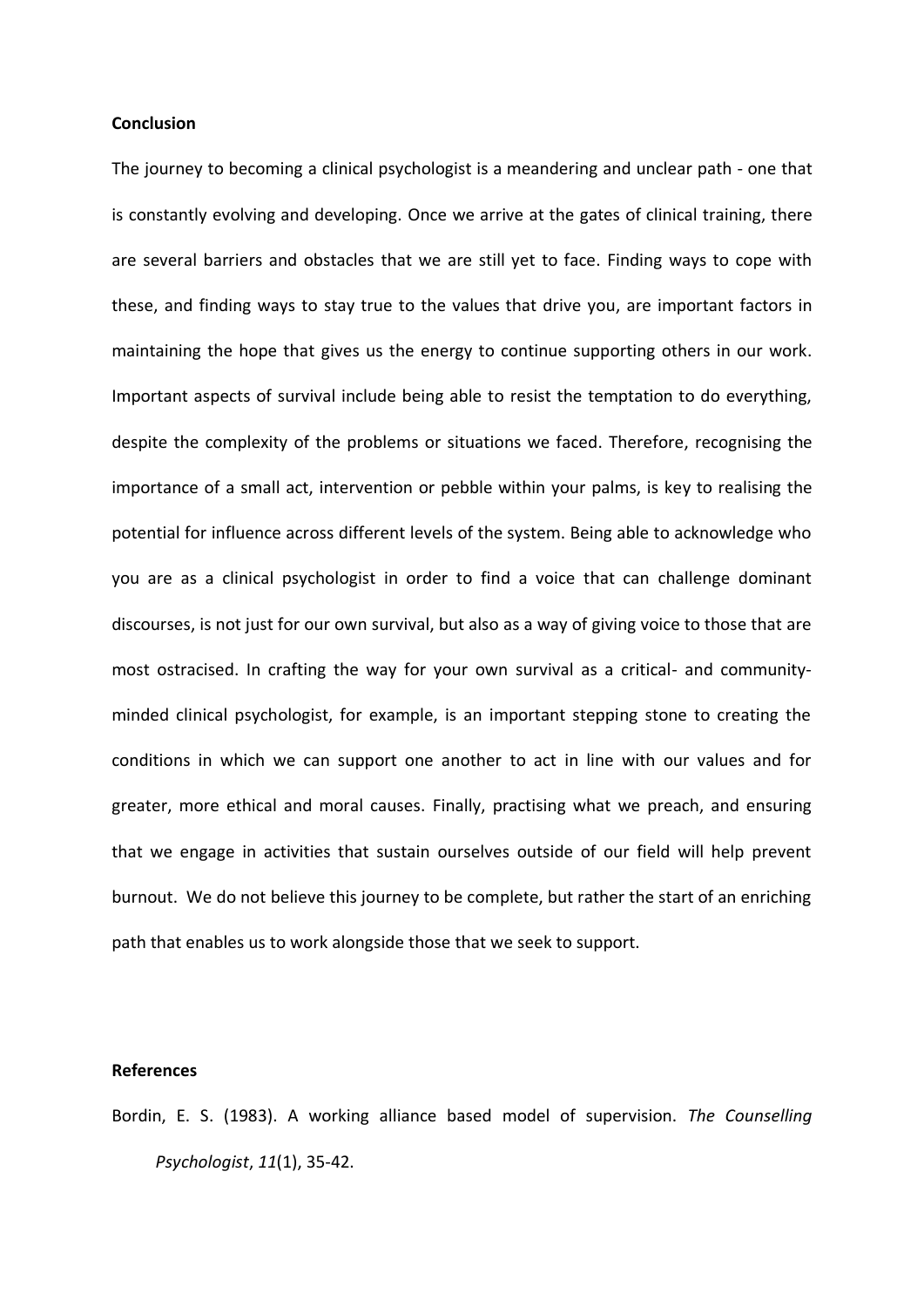Brindley (2012). *"We were in one place and the Ethics Committee in another": trainee clinical psychologists' experiences of research ethics processes* (Doctoral dissertation, University of Hertfordshire, UK). Retrieved from

<https://ethos.bl.uk/OrderDetails.do?uin=uk.bl.ethos.573326>

- Brindley, R., Nolte, L., & Nel, P. W. (in preparation). We were in one place, and the ethics committee another: experiences of going through the research ethics application process, *Clinical Ethics*.
- Bristow, F., & Roberts, A. (2017). *Top tips for working with children, young people and their families: Supporting trainees and other pre-qualified clinicians*. As retrieved on Friday, 8<sup>th</sup> th February 2019 from: [https://www1.bps.org.uk/system/files/user](https://www1.bps.org.uk/system/files/user-files/Division%20of%20Clinical%20Psychology/public/CYPF%20Top%20tips%20ID711%20web.pdf)[files/Division%20of%20Clinical%20Psychology/public/CYPF%20Top%20tips%20ID711%](https://www1.bps.org.uk/system/files/user-files/Division%20of%20Clinical%20Psychology/public/CYPF%20Top%20tips%20ID711%20web.pdf) [20web.pdf](https://www1.bps.org.uk/system/files/user-files/Division%20of%20Clinical%20Psychology/public/CYPF%20Top%20tips%20ID711%20web.pdf)
- Bronfenbrenner, U. (1977). Toward an experimental ecology of human development. *American psychologist*, *32*(7), 513.
- Burnham, J. (2012). Developments in Social GRRRAAACCEEESSS: Visible-invisible and voicedunvoiced. *Culture and Reflexivity in Systemic Psychotherapy. Mutual Perspectives*, 139- 160.
- Carey, M., & Russell, S. (2002). Externalising: Commonly asked questions. *International Journal of Narrative Therapy & Community Work*, *2002*(2), 76.
- Clance, P. R., & Imes, S. A. (1978). The imposter phenomenon in high achieving women: Dynamics and therapeutic intervention. *Psychotherapy: Theory, Research & Practice*, *15*(3), 241.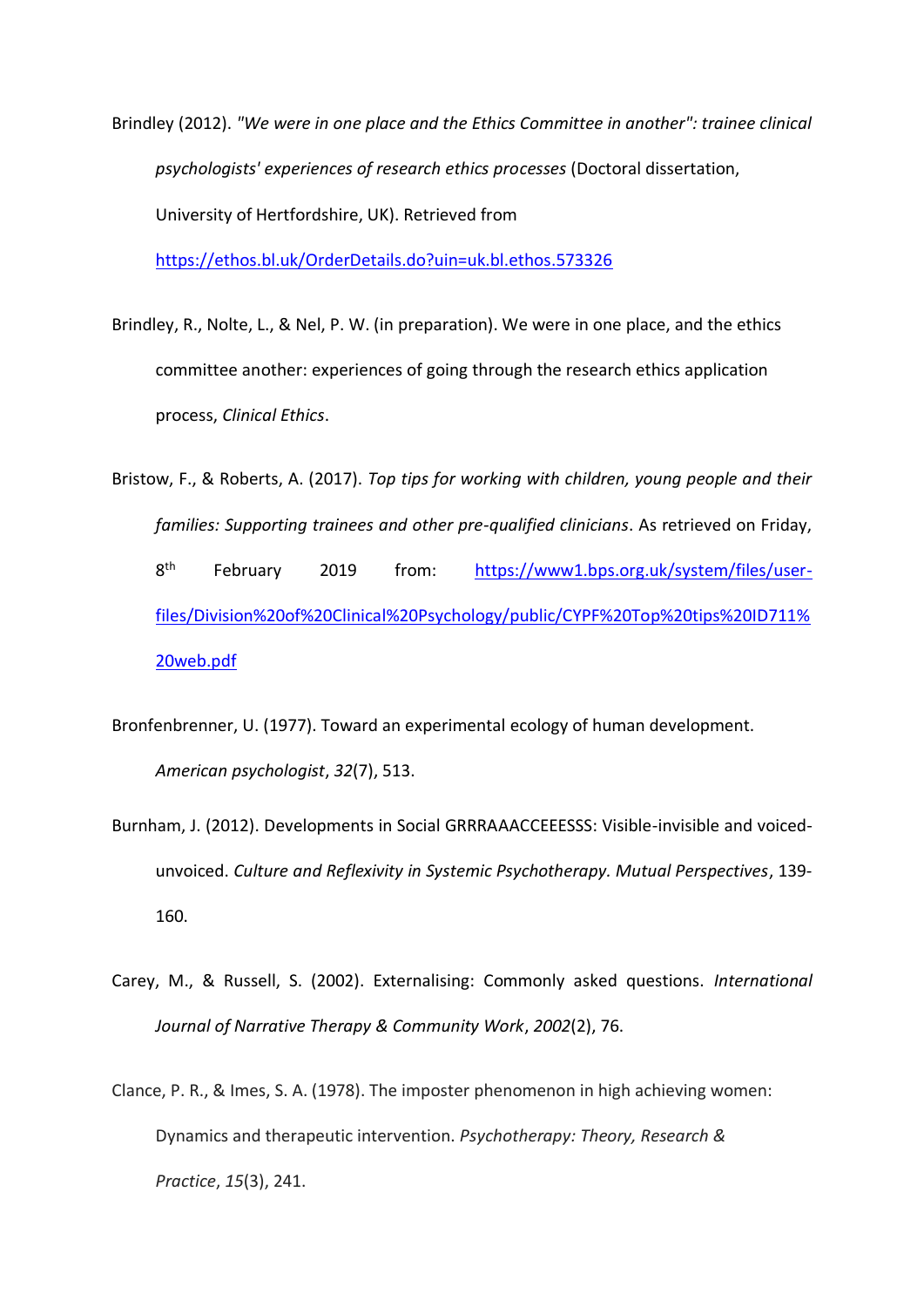- Cummins, I. (2018). The impact of austerity on mental health service provision: A UK perspective. *International journal of environmental research and public health*, *15*(6), 1145.
- Delany, C., Miller, K. J., El-Ansary, D., Remedios, L., Hosseini, A., & McLeod, S. (2015). Replacing stressful challenges with positive coping strategies: a resilience program for clinical placement learning. *Advances in Health Sciences Education*, *20*(5), 1303-1324.
- Division of Clinical Psychology. (2015). *Guidelines on Language in Relation to Functional Psychiatric Diagnosis.*
- Grice, T., Alcock, K., & Scior, K. (2018). Mental health disclosure amongst clinical psychologists in training: Perfectionism and pragmatism. *Clinical Psychology & Psychotherapy*, *25*(5), 721–729.
- Griffiths, L. (1998), Humour as Resistance to Professional Dominance in Community Mental Health Teams. *Sociology of Health & Illness, 20*(6), 874-895.
- Hannigan, B., Edwards, D., & Burnard, P. (2004). Stress and stress management in clinical psychology: Findings from a systematic review. *Journal of Mental Health*, *13*(3), 235- 245.
- Harper, D., McGrath, L., Mundy, E., Curno, T., Thompson, S., Wood, K., ... & Buhagiar, J. (2015). Psychologists against austerity. *The Psychologist*, *28*(3), 172.
- Johnston, L. H., & Milne, D. L. (2012). How do supervisees learn during supervision? A Grounded Theory study of the perceived developmental process. *The Cognitive Behaviour Therapist*, *5*(1), 1-23.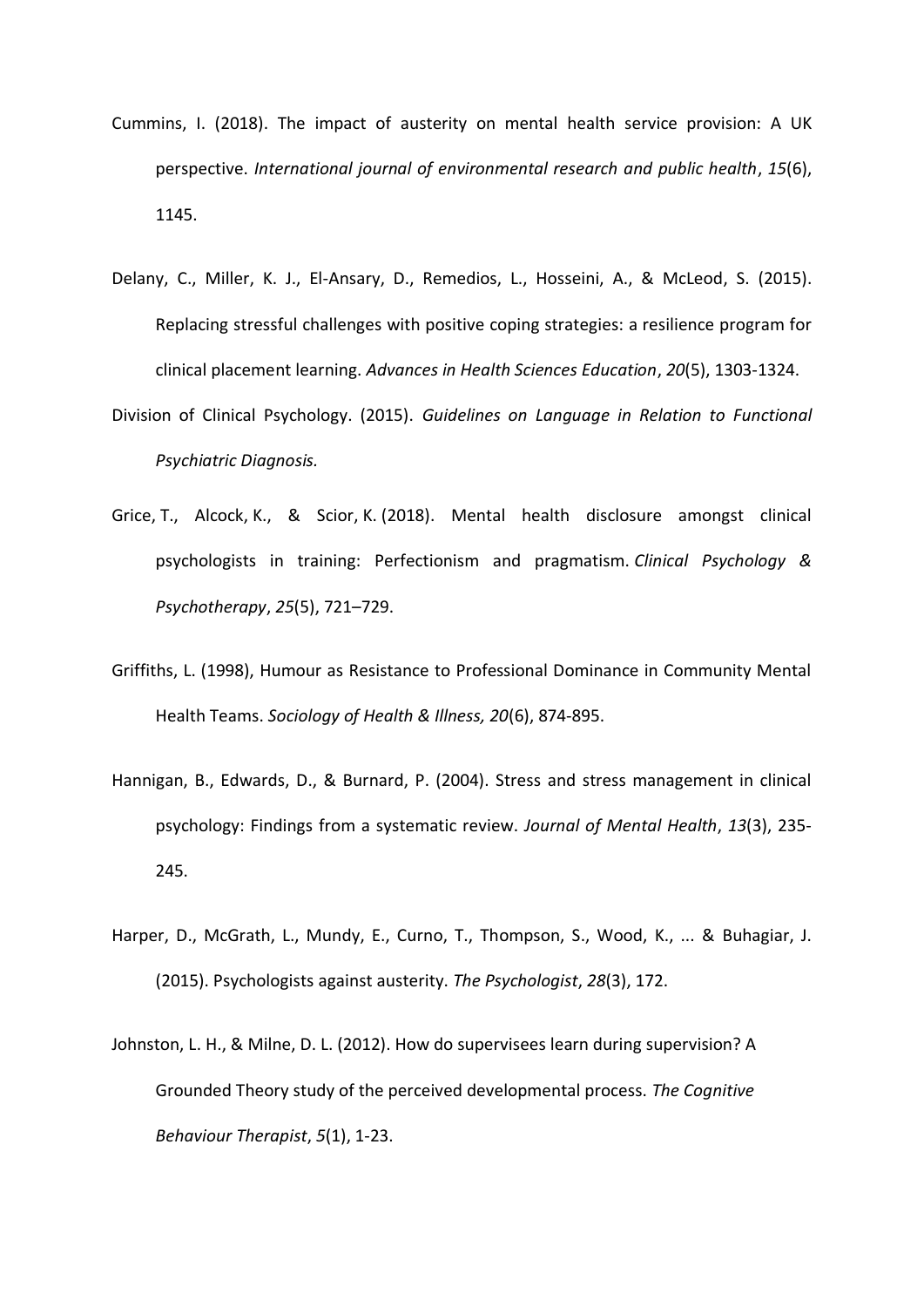- Keville, S., Nel, P. W., Uprichard, S., McCarney, R., Jeffrey, S., Ford, D., & Leggett, S. (2009). Reaching the journey's end: reflections on the final phase of a problem-based learning group. *Reflective Practice*, *10*(5), 589-599.
- Kinderman, P., Allsopp, K., & Cooke, A. (2017). Responses to the Publication of the American Psychiatric Association's DSM-5. *Journal of Humanistic Psychology, 57(6),* 625-649.
- Kumary, A., & Baker, M. (2008). Stresses reported by UK trainee counselling psychologists. *Counselling Psychology Quarterly*, 21(1), 19-28.
- Lang, P., Little, M., & Cronen, V. (1990). The systemic professional: domains of action and the question of neutrality. *Human Systems, 1(1),* 34-49.
- Lavender, A. (2003). Redressing the balance: The place, history and future of reflective practice in clinical training. *Clinical Psychology, 27,* 11-15.
- Lyons, A., Mason, B., Nutt, K., & Keville, S. (2019). Inside it was orange squash concentrate: trainees' experiences of reflective practice groups within clinical psychology training. *Reflective Practice,* 1-15.
- Mattheys, K. (2015). The coalition, austerity and mental health. *Disability & Society*, *30*(3), 475-478.
- McElhinney, R. (2008). *Professional identity development: A grounded theory study of clinical psychology trainees* (DClinPsy thesis). University of Edinburgh, Scotland, UK.
- Morgan, H. C., Randall, J., Lyons, A. J., Oliver, S., Saffer, J., Scott, J. M., & Nolte, L. (2019). Pebbles in palms: Counter‐practices against despair. *Psychotherapy and Politics International*, e1481.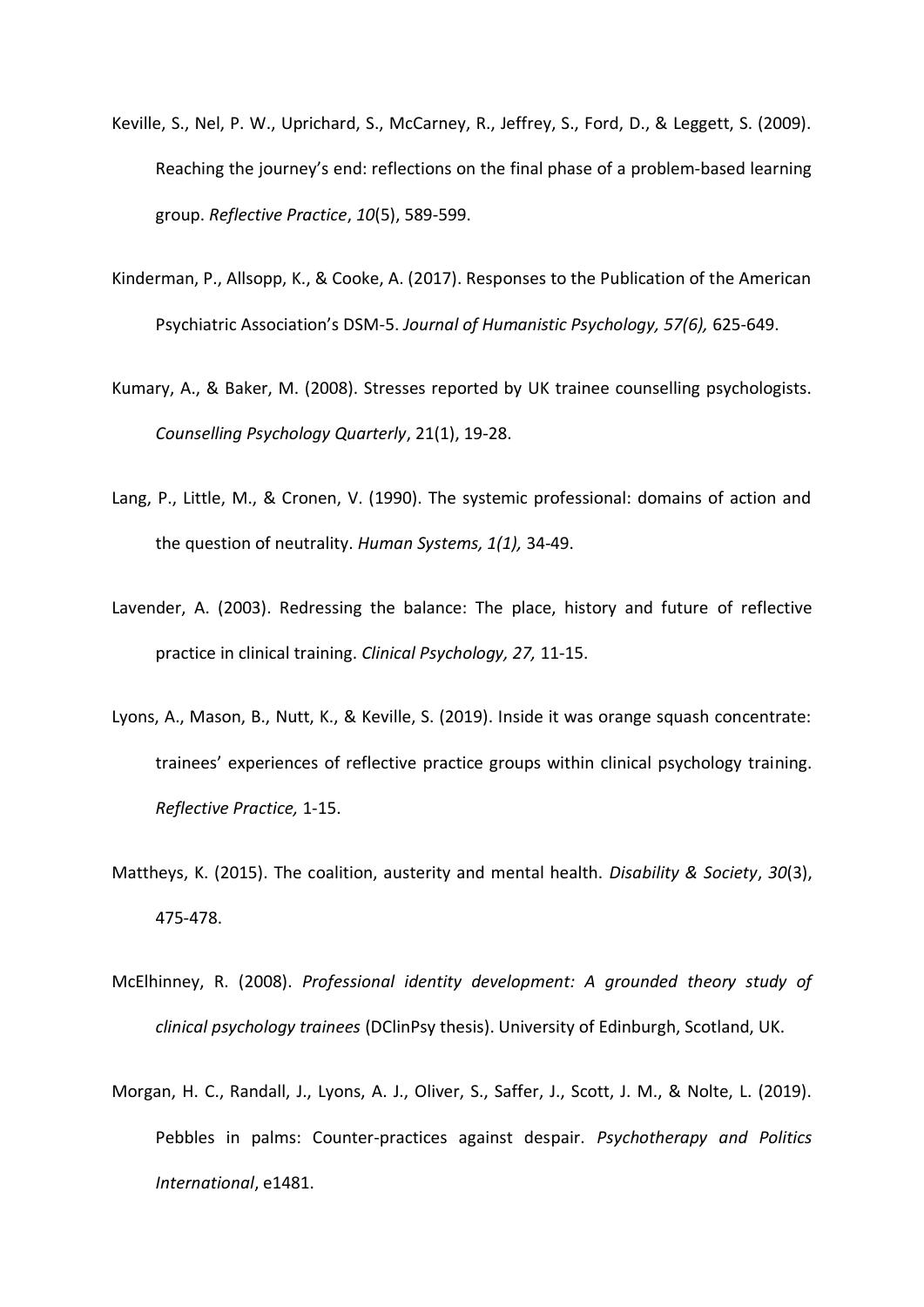- Murphy, M. J., & Wright, D. W. (2005). Supervisees' perspectives of power use in supervision. *Journal of Marital and Family Therapy*, *31*(3), 283-295.
- Nel, P. W., Canade, R., Kelly, A., & Thomson, S. (2014). 'Jumping on the bus': Reflections on introducing peer-assisted learning (PAL) in clinical psychology training.
- Nel, P. W., Keville, S., Ford, D., McCarney, R., Jeffrey, S., Adams, S., & Uprichard, S. (2008). Close encounters of the uncertain kind: Reflections on doing problem‐based learning (PBL) for the first time. *Reflective Practice*, *9*(2), 197-206.
- Nel, P. W., Pezzolesi, C., & Stott, D. J. (2012). How did we learn best? A retrospective survey of clinical psychology training in the United Kingdom. *Journal of Clinical Psychology*, *68*(9), 1058-1073
- Nelson, M. L., & Friedlander, M. L. (2001). A close look at conflictual supervisory relationships: The trainee's perspective. *Journal of Counseling Psychology*, *48*(4), 384.
- Pakenham, K. I., & Stafford‐Brown, J. (2012). Stress in clinical psychology trainees: Current research status and future directions. *Australian Psychologist, 47(3),* 147-155.
- Pica, M. (1998). The ambiguous nature of clinical training and its impact on the development of student clinicians. *Psychotherapy: Theory, Research, Practice, Training*, *35*(3), 361.
- Randall, J. (2018) The personal politics of becoming a visibly tattooed psychologist: participating in a chosen social grace of appearance, *Context*, 158, 21-24.
- Reynolds, V. (2010). Fluid and imperfect ally positioning: Some gifts of queer theory. *Context*, *111*, 13-17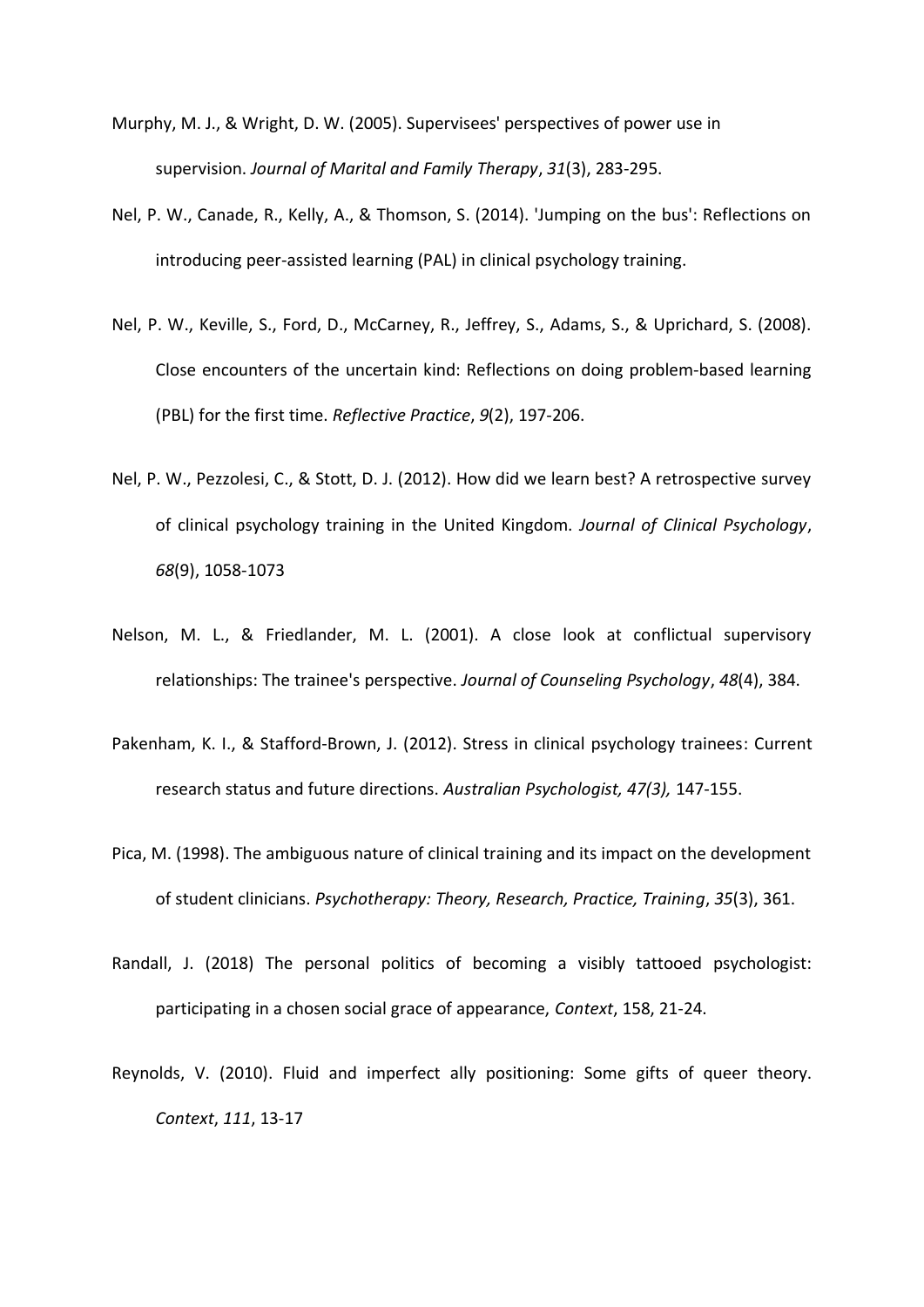- Reynolds, V. (2019) The Zone of Fabulousness: resisting 'vicarious trauma' and 'burnout' with connection, collective care and justice-doing in ways that centre the people we work alongside, Context, 164.
- Shah, S., Wood, N., Nolte, L., & Goodbody, L. (2012) The experience of being a trainee clinical psychologist from a black and minority ethnic group: a qualitative study, *Clinical Psychology Forum, 232* (April 2012): 32-35.
- Sheikh, A. I., Milne, D. L., & MacGregor, B. V. (2007). A model of personal professional development in the systematic training of clinical psychologists. Clinical Psychology & Psychotherapy: *An International Journal of Theory & Practice, 14(4),* 278-287..
- Smail, D. J. (2005). *Power, Interest and Psychology: elements of a social materialist understanding of distress*. Ross-on-Wye: PCCS Books.
- Stedmon, J., Wood, J., Curle, C., & Haslam, C. (2006). Development of PBL in the training of clinical psychologists. *Psychology Learning & Teaching*, *5*(1), 52-60.
- The British Psychological Society (2014) *Guidelines on the standards for doctoral programmes in Clinical Psychology.* Retrieved from https://www.ucl.ac.uk/clinicalpsychology-doctorate/sites/clinical-psychology-doctorate/files/Appendix4r2010.pdf
- Thomas, G. V., Turpin, G., & Meyer, C. (2002). Clinical research under threat. *The Psychologist*, *15*, 286-289.
- Wade, A. (1997). Small acts of living: Everyday resistance to violence and other forms of oppression. *Contemporary Family Therapy*, *19*(1), 23-39.

Weingarten, K. (2000). Witnessing, wonder, and hope. *Family process*, *39*(4), 389-402.